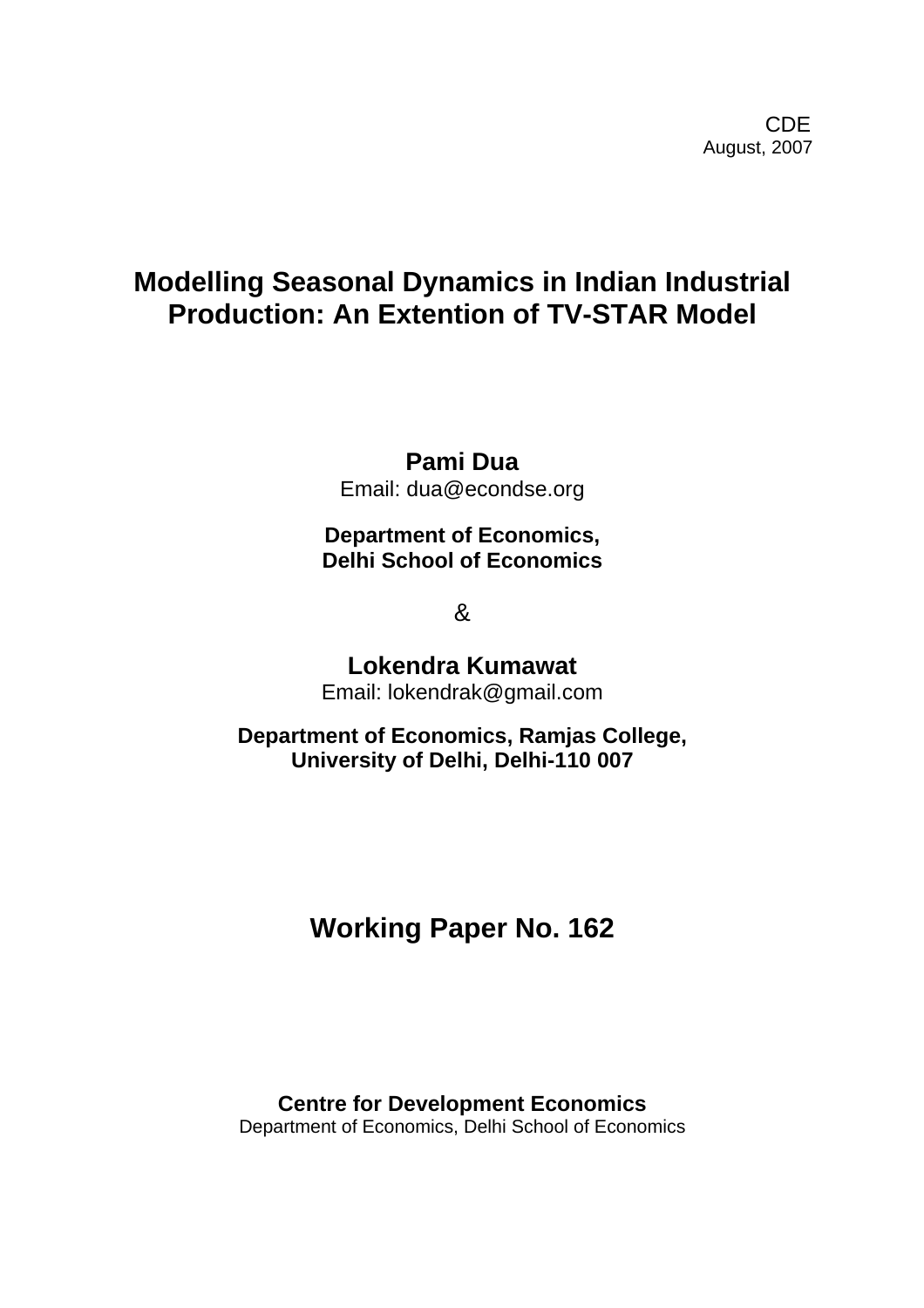# Modelling Seasonal Dynamics in Indian Industrial Production: An Extention of TV-STAR Model

Pami Dua<sup>∗</sup> Professor, Department of Economics, Delhi School of Economics, University of Delhi, Delhi 110 007

Lokendra Kumawat Lecturer, Department of Economics, Ramjas College, University of Delhi, Delhi - 110 007

#### Abstract

This paper models the seasonal dynamics in quarterly industrial production for India. For this, we extend the time-varying smooth transition autoregression (TV-STAR) model to allow for independent regime-switching behaviour in the deterministic seasonal and cyclical components. This yields the time-varying seasonal smooth transition (TV-SEASTAR) model. We find evidence of the effect of rainfall growth on seasonal dynamics of industrial production. We also find that the seasonal dynamics have changed over the past decade, one aspect of this being the significant narrowing down of seasonals. The timing of these changes coincides with the changes in the character of the economy as it progressed towards a free-market economy in the post liberalization period.

#### JEL Classification Code: C22

Keywords: Seasonality, Smooth transition autoregression, Economic reforms.

<sup>∗</sup>The authors are grateful to Sunil Kanwar and Abhijit Banerji for useful discussions.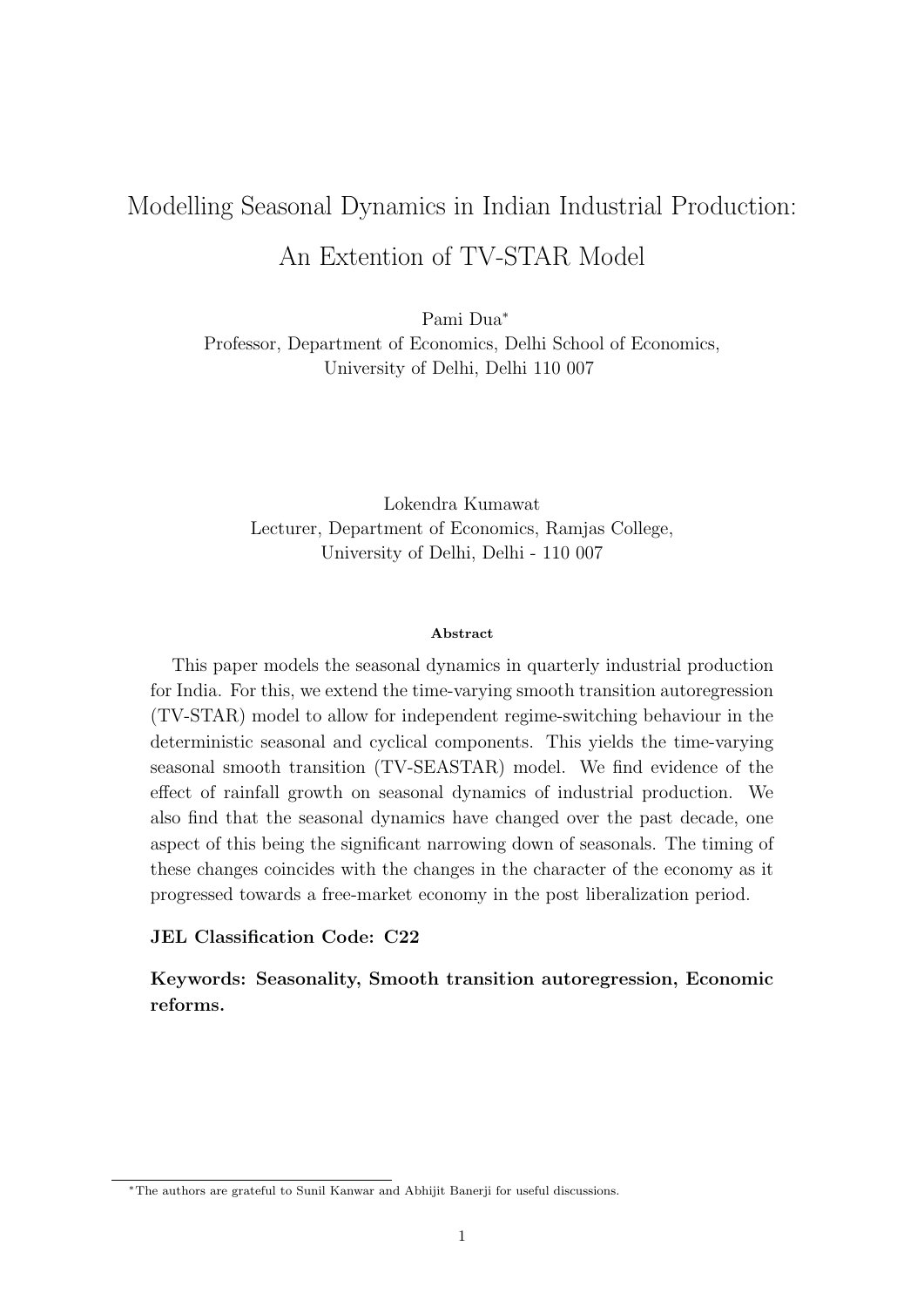## 1 Introduction

Seasonality is an important component of industrial output in many countries, and at times swamps other movements. However, until recently, seasonality was considered to be very regular and therefore devoid of any economic information. This led to the practice of seasonal adjustment before the series was used for further analysis. Since it has now been recognized that seasonal fluctuations are not very regular and may contain important information about the economy, attempts have been made to model seasonality in output.

Seasonality has special relevance to the Indian economy due to the predominant role of agriculture in the economy. Though agriculture contributes only 24% to total output, it accounts for 60% of the total labour force that depend on agriculture for their livelihood. Due to the lack of irrigation facilities, the agriculture depends heavily on rainfall, the bulk of which comes in two seasons: June-September and December-February. This dependence on rainfall imparts to agriculture a high degree of seasonality. Thus, any activity which has strong linkages with agriculture, including industrial production, is also expected to be seasonal.

Attempts to study the dynamics of Indian industrial production at the sub-annual frequency have shown that it has a high degree of seasonality, but that seasonality varies over time. While Sinha and Kumawat (2004) have shown that seasonality in output is stochastic, Dua and Kumawat (2005) show that besides being stochastic, it is also related to the stochastic trend. The latter study also finds that industrial production is much more volatile in the first two quarters of the calender year, which correspond to highest and lowest industrial production respectively, as compared to the last two. The authors suggest that this is due to the fact that industrial production is related to agricultural production. This in turn, depends heavily on rainfall, which is highly volatile. Therefore, agricultural production is also very volatile and this causes high volatiilty in industrial output as well.

van Dijk et. al (2001, VST henceforth) identify two types of changes in seasonals: cyclical changes caused by the stage of the business cycle, and secular changes caused by gradual institutional and technological changes. For the Indian economy, the cyclical changes are influenced both by the stage of the business cycle as well as the performance of agriculture, which, in turn, depends on rainfall. Similarly, the secular change caused by technological and institutional changes also appear to be important, particularly in view of the substantial marked-oriented reforms introduced in the early 1990s. Thus, the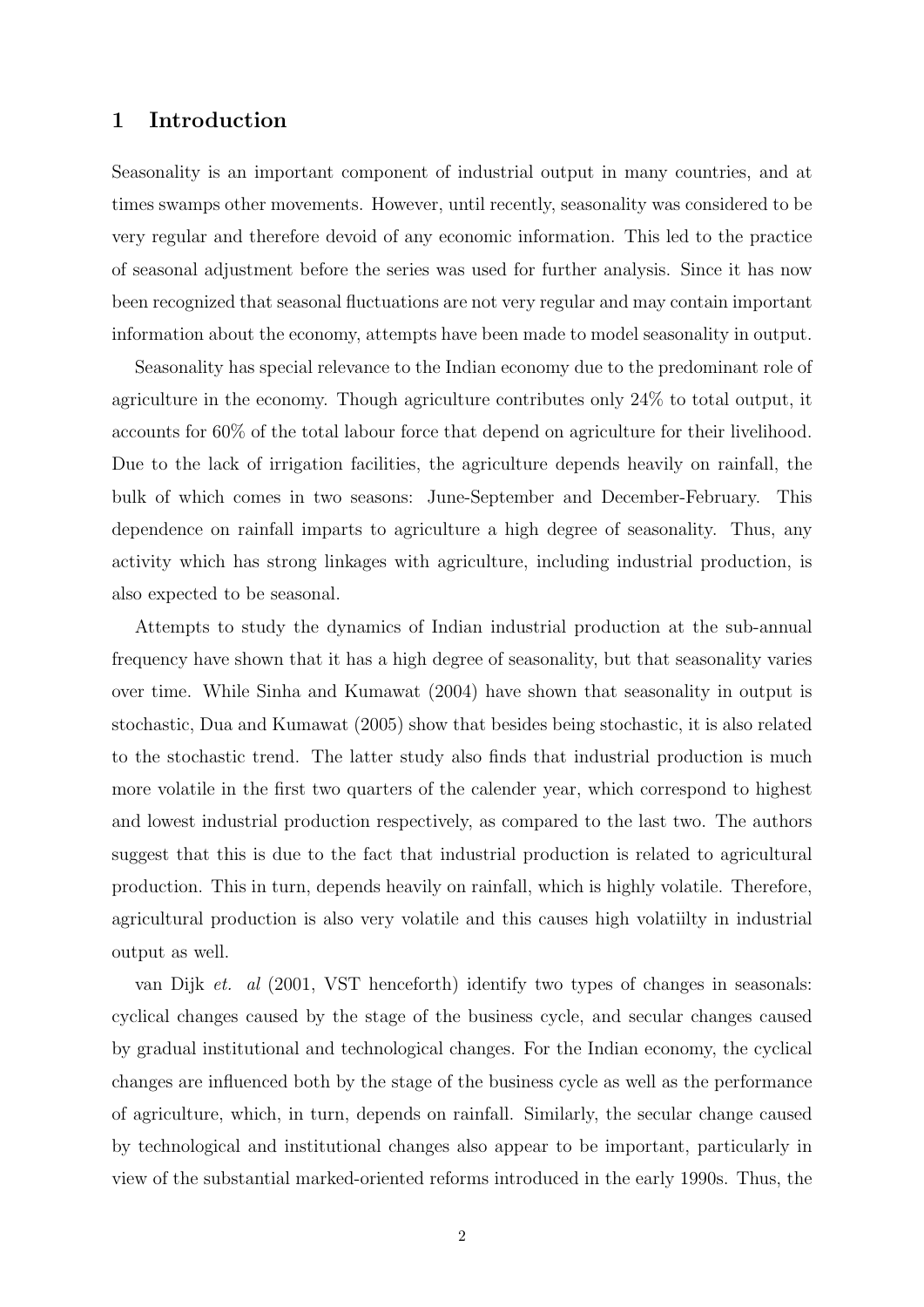framework adopted by VST appears to be relevant here as well, after making allowance for the variation due to rainfall.

The objective of this paper is to model the seasonal dynamics of industrial production in the Indian economy. Specifically, we consider two types of factors. First, we test for the effects of agricultural performance and the stage of the business cycle on the seasonals to extend the results of Dua and Kumawat (2005) that show that the seasonality in Indian industrial production is caused by the agricultural cycle and is affected by rainfall and the stage of business cycle. Next, we test whether this has been changing over time, particularly after the market-oriented reforms introduced in early 1990s. Though this fits largely in the framework of VST, we estimate a more general model. In contrast to VST's model, our model allows for independent regime-switching behaviour in the deterministic seasonal and cyclical components, and then smooth time variation in this behaviour itself. Thus, our model nests both the seasonal STAR (SEASTAR) model of Franses et. al (2000) and the time-varying STAR (TV-STAR) model of VST, and can therefore be called the time-varying seasonal STAR (TV-SEASTAR) model.

We find that the seasonals in the industrial production are driven mainly by the rate of growth of rainfall and that of an indicator of economic activity to capture the stage of the business cycle. This is measured by the annual growth in the industrial production. However, in the past one decade, while seasonals appear to have stabilised substantially, their character has changed.

The paper is organised as follows: the following section contains some discussion about the Indian economy. It starts with a discussion of the seasonal character of the Indian economy and the literature pertaining to that. This is followed by a brief discussion of gradual changes in the character of the economy. Section 3 discusses the basic smooth transition autoregression and its extension proposed by us, viz., the TV-SEASTAR model. Section 4 discusses the methodology of this paper, followed by the discussion of data. Section 5 presents the empirical results. Section 6 concludes.

## 2 Salient characteristics of the Indian economy

#### 2.1 Seasonal Character of the Indian economy and industrial production

The Indian economy is highly seasonal. This is mainly due to the predominantly agricultural character of the economy. Though agriculture contributes only 24% of total output,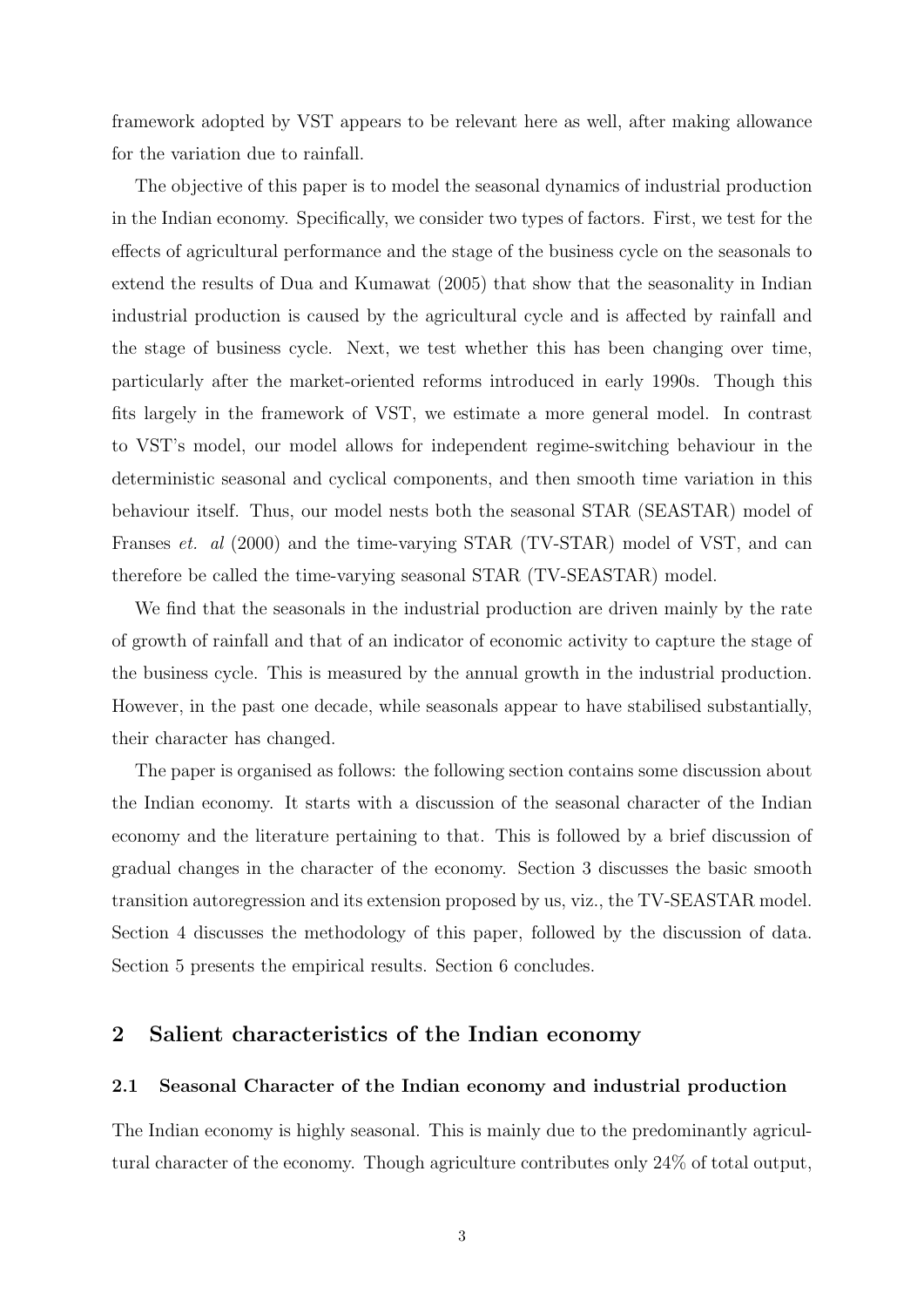it employs more than 60% of its workforce. Due to the lack of irrigation facilities, agriculture depends heavily on rainfall. Rainfall occurs mainly in two seasons: June-September (summer season) and December-February (winter season). Therefore, agricultural activity is also concentrated in these two seasons only. The summer rainfall covers a larger area and therefore the crop taken in this season, called the Kharif crop, has a larger share in total agricultural output. The other crop, called the Rabi crop is more dependent on irrigation facilities and has a lower share, though of late the gap between the two has been declining. Due to the high volatility of the quantum as well as the distribution of rainfall, the crops, particularly the Kharif crop also shows huge fluctuations. These fluctuations affect the rest of the economy through both forward and backward linkages. Specifically, agriculture provides raw materials for a large number of industries. On the other hand, as a major part of the population is dependent on agriculture for its livelihood, this sector is a significant source of demand for industrial products. Thus, agriculture plays a dominant role in shaping the seasonal as well as other fluctuations in the industrial production. Therefore industrial production is influenced heavily by the timing as well as the variation in rainfall.

The above is clearly reflected in the highly seasonal nature of industrial production. The first quarter is the highest industrial activity quarter, while the second quarter corresponds to the lowest level of industrial output. The industrial activity then rises gradually in the third and fourth quarters. In other words, the industrial production is lowest in the second quarter and then rises gradually, attaining its peak in the first quarter.

Further, the seasonals are not constant over time. Sinha and Kumawat (2004) found statistical evidence for nonstationarity of seasonality. Dua and Kumawat (2005) note two important features of these seasonal fluctuations: first, stochastic seasonality is not independent of stochastic trend; and second, the volatility of industrial output too varies with seasons. Specifically, the volatility is more in the first two quarters as compared to the last two. The authors opine that the reasons for the high level as well as the high volatility of industrial output in the first quarter is mainly due to the fact that industrial activity in the last and the first quarter is powered by the agricultural performance in the Kharif season. This is due to inputs for the industrial sector coming from agriculture, as well as the demand originating for the industral sector in the agriculture sector due to the Kharif crop. While this causes the industrial production to attain its intra-year peak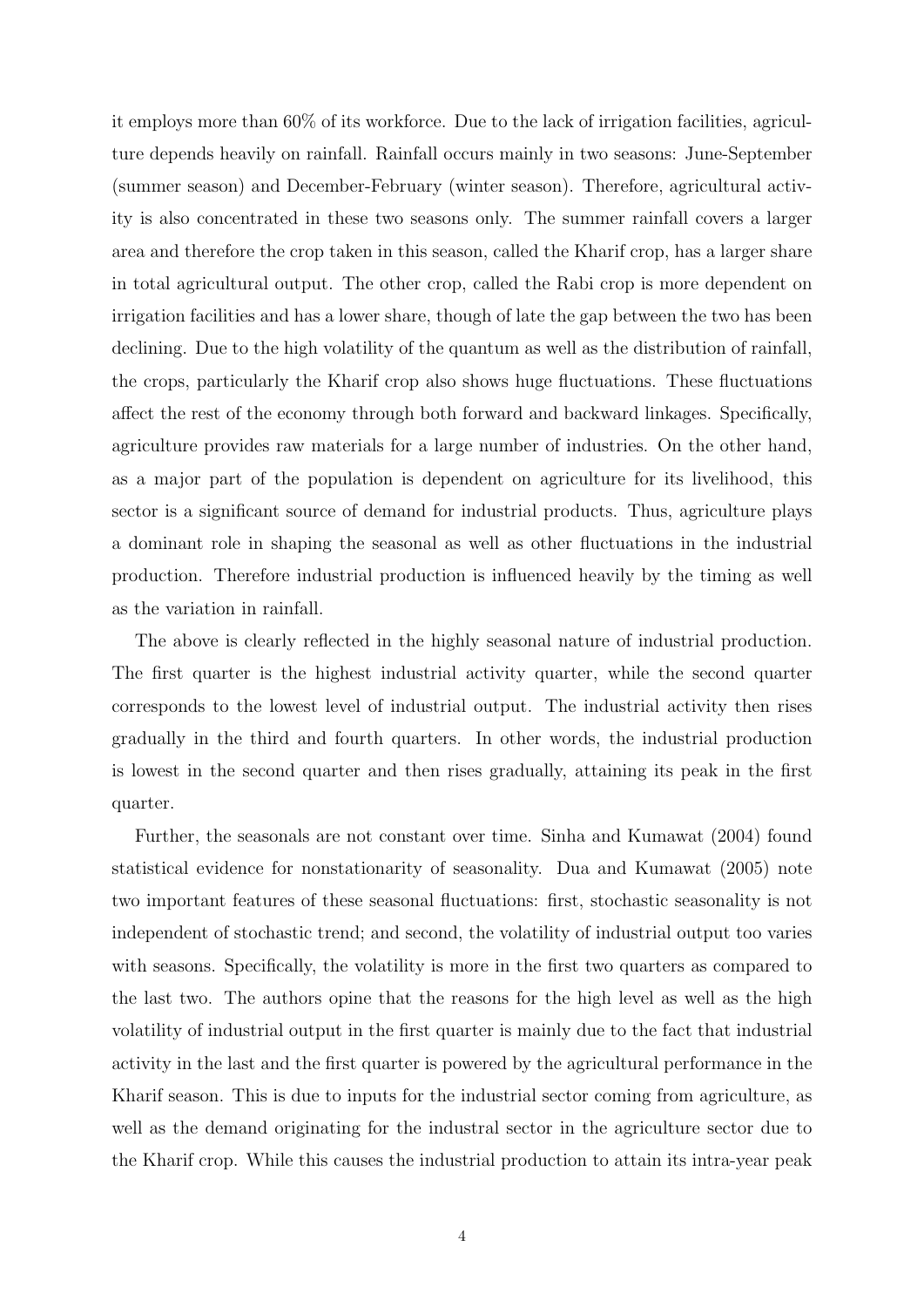in the first quarter, the high volatility of rainfall and therefore the Kharif output renders it highly volatile. The second quarter does not witness any activity in the agricultural sector, and therefore industrial activity is also low in that season.

## 2.2 Gradual changes in the character of the economy

The character of the Indian economy has been changing gradually right since the time of India's freedom from the British rule in 1947. At that time, the Indian economy was primarily an agricultural economy. Gradually, the share of agriculture in India's national output declined<sup>1</sup>, while that of industry, and even more, that of services rose<sup>2</sup>. Even the character of agriculture has been changing gradually, and one important aspect of this is the decline in its dependence on rainfall, due to the increasing availability of irrigation facilities<sup>3</sup>. Thus, not only has the dependence of the economy on agriculture fallen, the dependence of the latter on rainfall has also fallen. Both of these have reduced the dependence of the economy on natural forces. This was supplemented (to some extent, also facilitated) by a number of measures taken by the government towards liberalization, privatization and globalisation of the economy, starting in 1991. These measures changed the face of the economy completely from a state-controlled closed economy to an open, market economy. Clearly such a transformation would be reflected in the dynamics of the industrial output as well.

The above discussion suggests that both types of changes in the seasonality suggested by VST appear to be important for the Indian economy. On the one hand, seasonals appear to be affected by the growth of rainfall and that of economic activity. On the other hand, there is a possibility of this pattern having changed in the past few years. Therefore, the seasonals can be modeled in the framework of the time-varying smooth transition autoregression suggested by VST.

<sup>1</sup>The share of agriculture in India's GDP was about 50% in 1950-51. From that level, it fell to 33% in 1980-81, 27% in 1990-91 and 16% in 2006-07.

<sup>2</sup>From a level of 33% in 1950-51, the share of services in India's GDP rose to 40% in 1980-81 and 44% in 1990-91. It rose sharply after that and stood at 55% in 2006-07, thus accounting for more than half of India's GDP.

<sup>3</sup>The share of gross irrigated area in gross cropped area rose from 23% in 1970-71 to 29% in 1980-81, 34% in 1990-91 and 41% in 2002-03.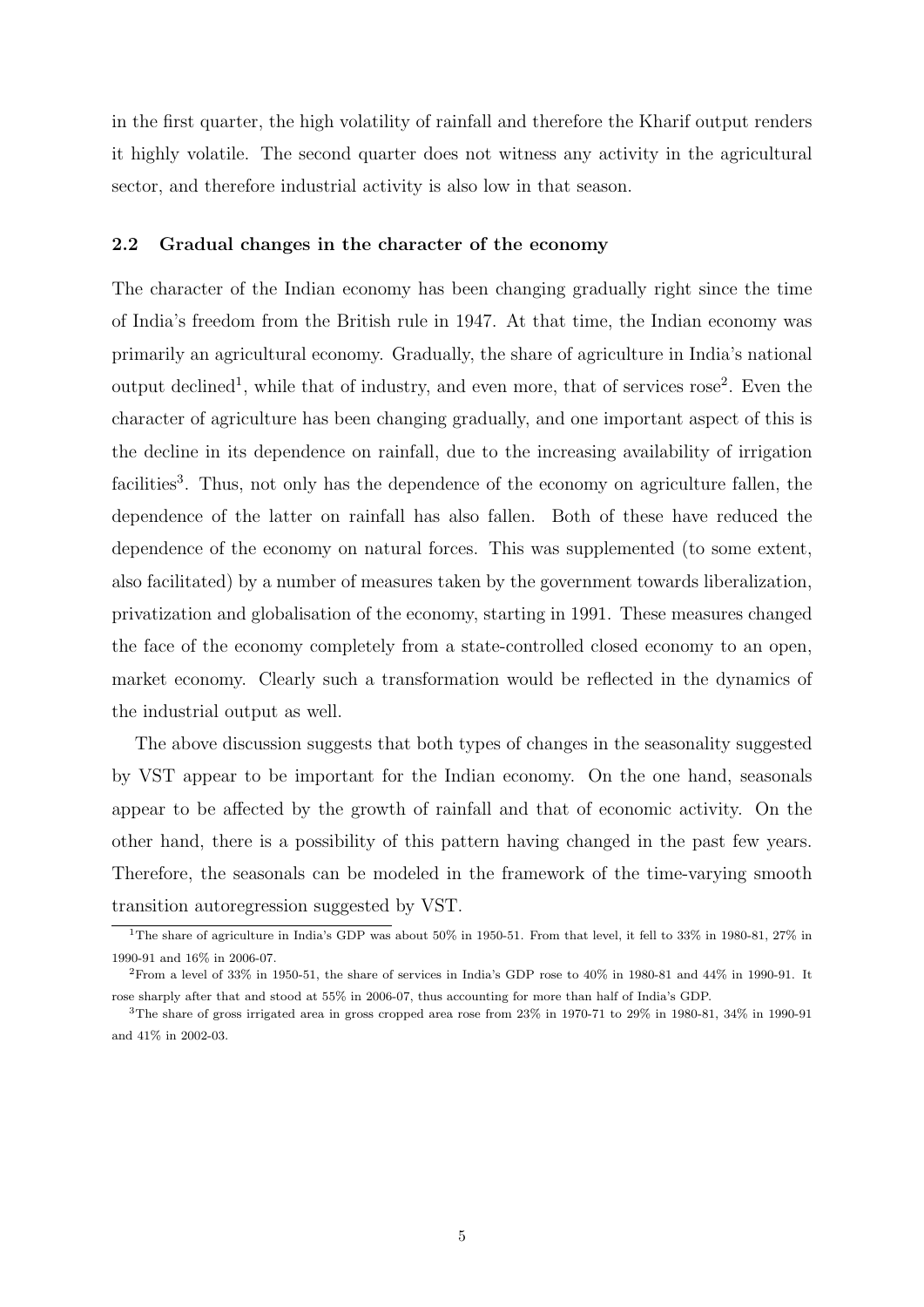## 3 Smooth Transition Autoregression and its extensions

## 3.1 Basic STAR Model

We begin with an AR model with seasonally varying intercepts,

$$
y_t = \alpha_0 + \sum_{i=1}^4 \alpha_i S_{it} + \sum_{i=1}^p \beta_i y_{t-i} + \epsilon_t
$$
 (1)

where  $S_{it} = D_{it} - D_{1t}$ ,  $D_{it}$  being a seasonal dummy that takes the value 1 in the  $i^{th}$ season and 0 otherwise<sup>4</sup>. To allow for smooth transition in the seasonal and cyclical components according to a transition function  $F(x_t, \gamma, \mu)$  whose value varies smoothly between 0 and 1 as the variable x varies in the interval  $(-\infty, \infty)$ , we get an extension of the smooth transition autoregression (STAR) suggested by Terasvirta and Anderson (1992). Specifically, if we choose this function (transition function) to be a logistic function<sup>5</sup>

$$
F(x_t, \gamma, \mu) = \frac{1}{1 + \exp\{-\gamma(x_t - \mu)\}}, \quad \gamma > 0,
$$
 (2)

we get an extension of the the logistic STAR (LSTAR) model. Allowing for separate transition functions,  $F_s(x_{st}, \gamma_s, \mu_s)$  and  $F_c(x_{ct}, \gamma_c, \mu_c)$  for the seasonal part and cyclical parts respectively, we obtain the SEASTAR model of Franses and van Dijk (2000):

$$
y_t = \left(\sum_{i=1}^4 \alpha_{0i} S_{it}\right) (1 - F_s(x_{st}, \gamma_s, \mu_s)) + \left(\sum_{i=1}^4 \alpha_{1i} S_{it}\right) F_s(x_{st}, \gamma_s, \mu_s) + \left(\sum_{i=1}^p \beta_{0i} y_{t-i}\right) (1 - F_c(x_{ct}, \gamma_c, \mu_c)) + \left(\sum_{i=1}^p \beta_{1i} y_{t-i}\right) F_c(x_{ct}, \gamma_c, \mu_c) + \epsilon_t \tag{3}
$$

where we have written  $S_{1t}$  for intercept for brevity of notation. Looking at the seasonal component, for instance, for very low values of  $x_{st}$ ,  $F_s(x_{st}, \gamma_s, \mu_s)$  is equal to zero, so that the coefficient of  $S_{it}$  is  $\alpha_{0i}$ . On the other hand, for sufficiently large values of  $x_{st}$ , the value of  $F_s(x_{st}, \gamma_s, \mu_s)$  is equal to unity, so that the coefficient of  $S_{it}$  is equal to  $\alpha_{1i}$ . In between, as the value of  $x_{st}$  varies from very low to very high, the value of the transition function varies from 0 to 1. The coefficient of  $S_{it}$  is a weighted sum of the two values  $\alpha_{0i}$ and  $\alpha_{1i}$ , the weight depending on the value of  $x_{st}$  and also the two parameters  $\gamma_s$  and  $\mu_s$ , called smoothness and location parameter, respectively. The smoothness parameter governs the speed of transition; for very high values of  $\gamma_s$  the transition function changes its value from 0 to 1 abruptly, as the  $x_{st}$  crosses the value of the location parameter. On

<sup>&</sup>lt;sup>4</sup>We take these dummies instead of taking  $D_{it}$  since in this specification the coefficients denote deviations of seasons from the average intercept. Thus seasonal patterns can be seen directly from the coefficient values. The corresponding value for the first season is equal to  $-(\alpha_2 + \alpha_3 + \alpha_4)$ .

<sup>5</sup>The properties of this function have been documented extensively, and therefore are not being discussed here. See, for example, Terasvirta and Anderson (1992) and Terasvirta (1994).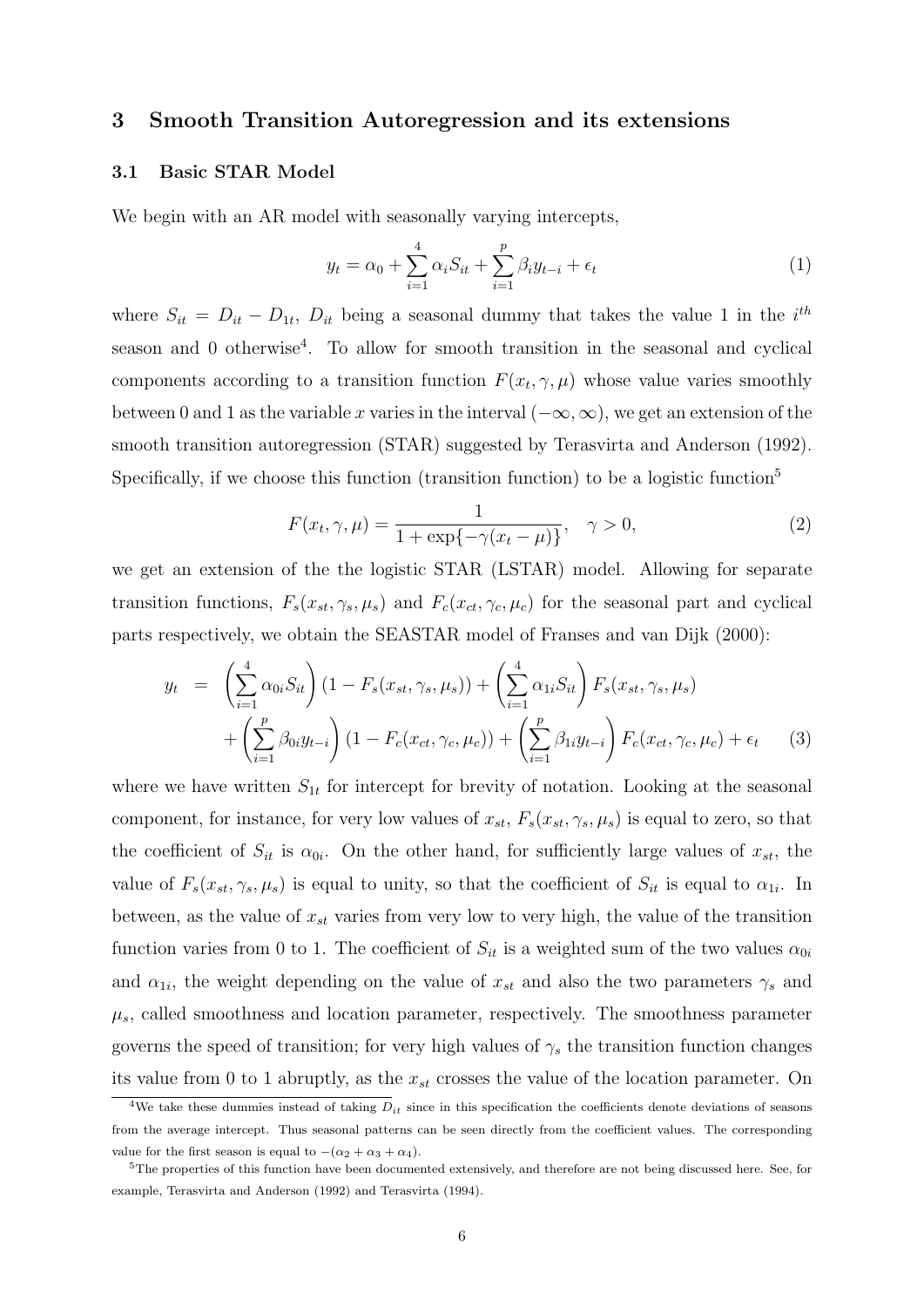the other hand, for low values of  $\gamma_s$ ,  $F_s(x_{st}, \gamma_s, \mu_s)$  changes values slowly from 0 to 1; the smaller is the value of  $\gamma_s$ , the slower is the transition.

Though the above specification shows clearly the values of different coefficients in different regimes, it does not show which coefficients undergo regime-switching; for that we have to test the significance of the difference between  $\alpha_{0i}$  and  $\alpha_{1i}$  separately for each coefficient. Therefore, we modify the specification slightly to get

$$
y_t = \left(\sum_{i=1}^4 \alpha_{0i} S_{it}\right) + \left(\sum_{i=1}^4 \alpha_{2i} S_{it}\right) F_s(x_{st}, \gamma_s, \mu_s) + \left(\sum_{i=1}^p \beta_{0i} y_{t-i}\right) + \left(\sum_{i=1}^p \beta_{2i} y_{t-i}\right) F_c(x_{ct}, \gamma_c, \mu_c) + \epsilon_t
$$
(4)

where  $\alpha_{2i} = \alpha_{1i} - \alpha_{0i}$  and  $\beta_{2i} = \beta_{1i} - \beta_{0i}$ . Thus if  $\alpha_{2i}$  is statistically significant, this shows significant changes in the coefficient of  $S_{it}$  across the regimes.

## 3.2 Extensions of the STAR Model

To allow for gradual institutional and technological changes, the above model needs to be extended by allowing for gradual changes in the above structure. Due to the lack of any better indicator, VST suggest that these changes can be captured by the time variable itself. This means that we have to estimate the following type of model:

$$
y_{t} = \left( \left( \sum_{i=1}^{4} \alpha_{00i} S_{it} \right) + \left( \sum_{i=1}^{4} \alpha_{02i} S_{it} \right) F_{s}(x_{st}, \gamma_{s}, \mu_{s}) \right) (1 - F_{st}(t, \gamma_{st}, \mu_{st})) + \left( \left( \sum_{i=1}^{4} \alpha_{10i} S_{it} \right) + \left( \sum_{i=1}^{4} \alpha_{12i} S_{it} \right) F_{s}(x_{st}, \gamma_{s}, \mu_{s}) \right) F_{st}(t, \gamma_{st}, \mu_{st}) + \left( \left( \sum_{i=1}^{p} \beta_{00i} y_{t-i} \right) + \left( \sum_{i=1}^{p} \beta_{02i} y_{t-i} \right) F_{c}(x_{ct}, \gamma_{c}, \mu_{c}) \right) (1 - F_{ct}(t, \gamma_{ct}, \mu_{ct})) + \left( \left( \sum_{i=1}^{p} \beta_{10i} y_{t-i} \right) + \left( \sum_{i=1}^{p} \beta_{12i} y_{t-i} \right) F_{c}(x_{ct}, \gamma_{c}, \mu_{c}) \right) F_{ct}(t, \gamma_{ct}, \mu_{ct}) + \epsilon_{t} \tag{5}
$$

Again, following the reasons behind the steps to equation (4) from equation (3), the above can be reorganised to get

$$
y_{t} = \left( \left( \sum_{i=1}^{4} \alpha_{00i} S_{it} \right) + \left( \sum_{i=1}^{4} \alpha_{02i} S_{it} \right) F_{s}(x_{st}, \gamma_{s}, \mu_{s}) \right) + \left( \left( \sum_{i=1}^{4} \alpha_{20i} S_{it} \right) + \left( \sum_{i=1}^{4} \alpha_{22i} S_{it} \right) F_{s}(x_{st}, \gamma_{s}, \mu_{s}) \right) F_{st}(t, \gamma_{st}, \mu_{st}) + \left( \left( \sum_{i=1}^{p} \beta_{00i} y_{t-i} \right) + \left( \sum_{i=1}^{p} \beta_{02i} y_{t-i} \right) F_{c}(x_{ct}, \gamma_{c}, \mu_{c}) \right)
$$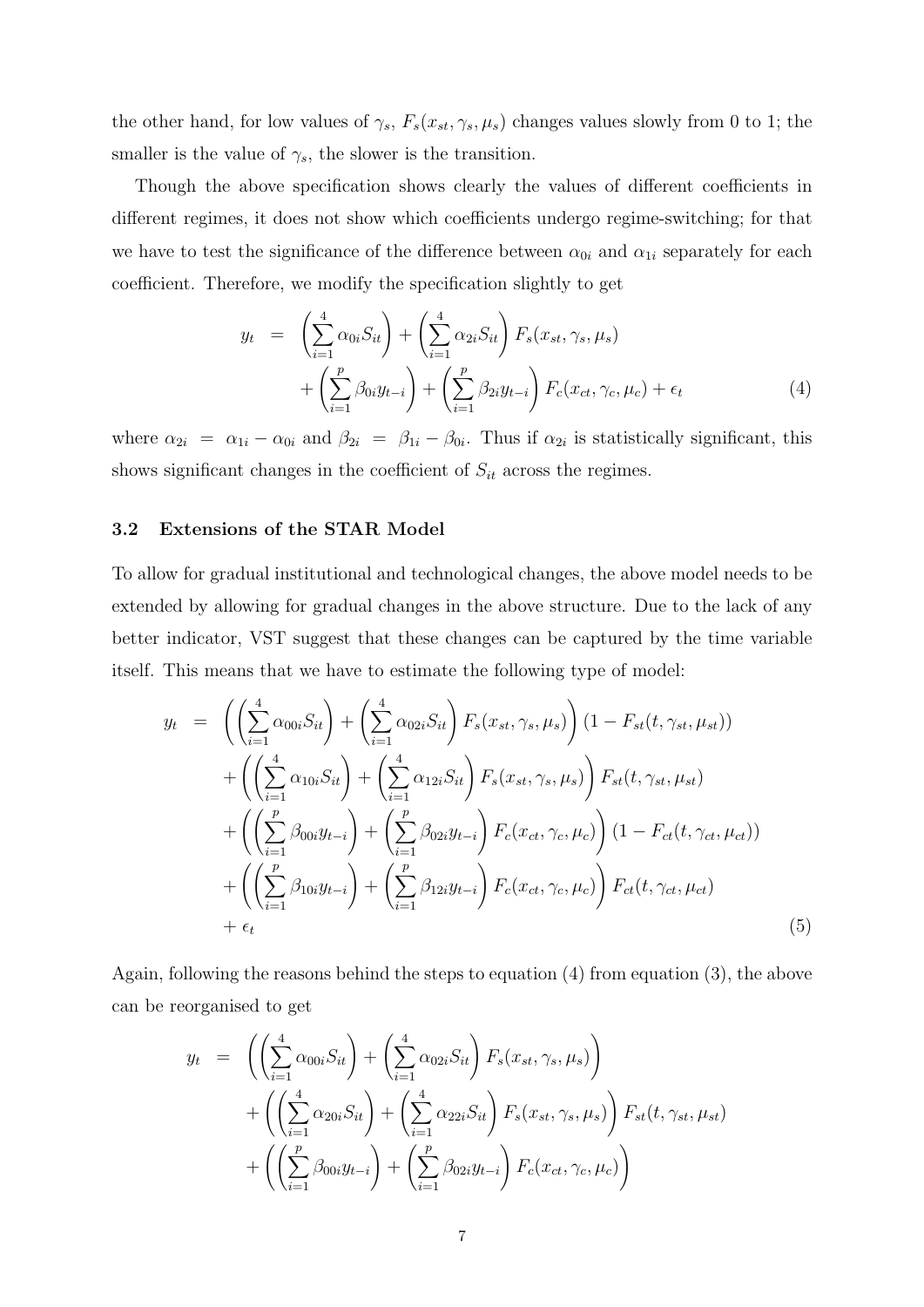$$
+\left(\left(\sum_{i=1}^p \beta_{20i} y_{t-i}\right) + \left(\sum_{i=1}^p \beta_{22i} y_{t-i}\right) F_c(x_{ct}, \gamma_c, \mu_c)\right) F_{ct}(t, \gamma_{ct}, \mu_{ct}) + \epsilon_t
$$
\n(6)

Thus  $\alpha_{20i}$  and  $\alpha_{22i}$  represent changes in the seasonal dynamics over time. Specifically, while  $\alpha_{20i}$  represents how seasonals have changed in the period characterised by low values of the transition variable (called the 'base period' for brevity),  $\alpha_{22i}$  shows how the regime-switching behaviour itself has changed over time. This model is an extension of the TV-STAR model proposed by VST in that it allows for different type of regime-switching behaviour in the seasonal and cyclical components. In this sense, it encompasses both the TV-STAR model suggested by VST and the SEASTAR model suggested by Franses et. al (2000) and can be appropriately called the time-varying seasonal STAR (TV-SEASTAR) model<sup>6</sup>.

One important point needs clarification. It might be asked why we are allowing for regime-switching in the cyclical component when our focus is on seasonal fluctuations. There are two reasons for this. First, seasonality is stochastic in many cases (even if stationary) and this will be captured by the structure<sup>7</sup>. Not allowing for regime-switching in that will cause the regime-switching to be detected spuriously in the deterministic seasonal component. Secondly, there is empirical evidence for asymmetric behaviour of industrial production over phases of business cycles for several countries including India (see, for example, Sinha and Kumawat, 2005). Again, this would lead to bias in the results of nonlinearity in the seasonal component if we do not make allowance for regimeswitching in the cyclical part.

One final observation on why we allow for different types of regime-switching in seasonal and cyclical components, i.e., why we need to extend the TV-STAR model. The reason is that the factors that explain a regime-switch in seasonals might be different from the corresponding factors for the cyclical component. Franses and van Dijk (2000) find empirical support for this. Using the same transition function (TF) for the two components in such cases would lead to biased results.

 $6T<sub>0</sub>$  our knowledge this model has not been used by anyone so far.

<sup>7</sup>That's why we call the AR component the 'cyclical' component and not 'non-seasonal' component.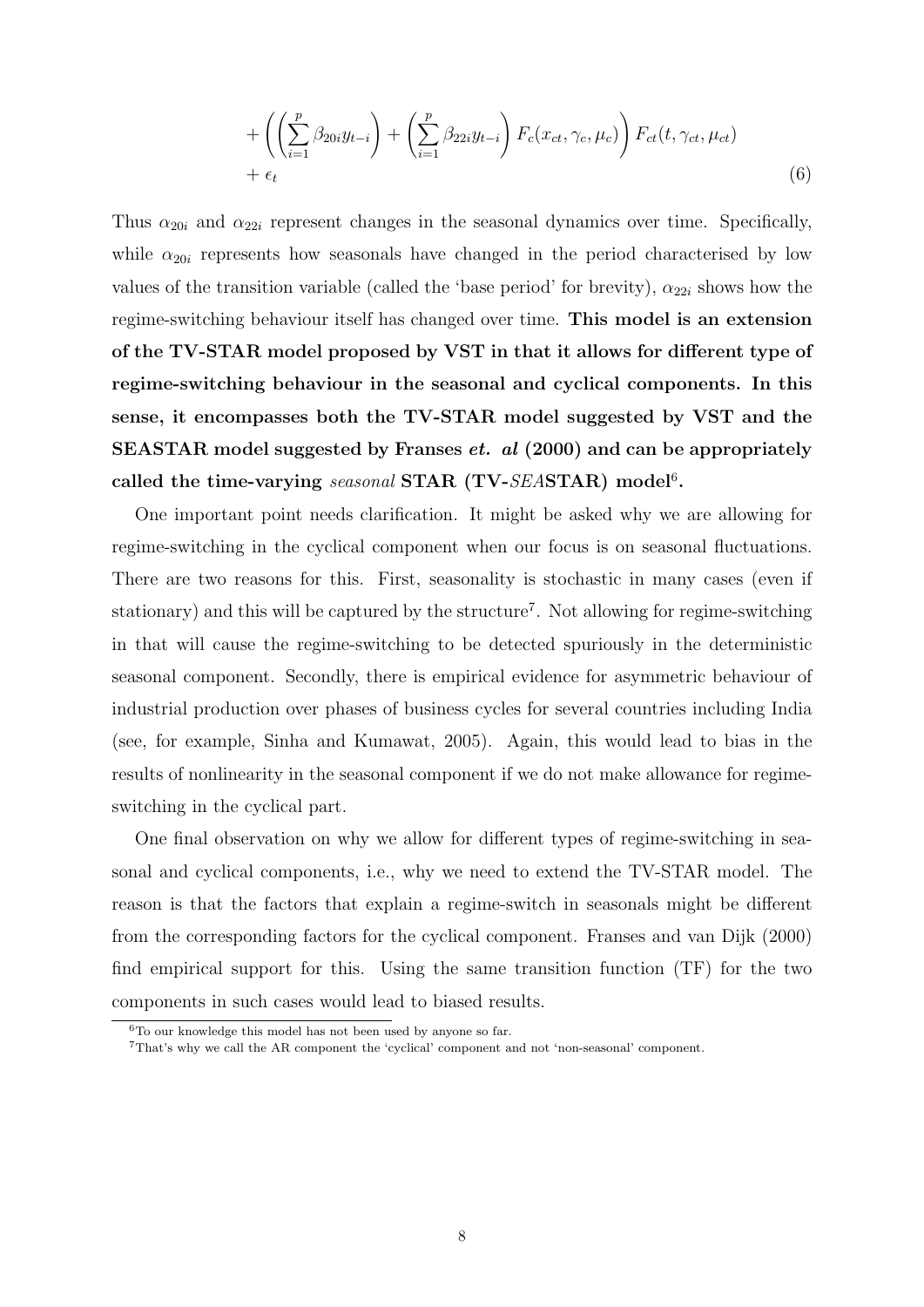## 4 Methodology and Data

## 4.1 Methodology

In this paper we model the seasonal dynamics in the index of industrial production (IIP) for India. Due to the clear trend in this variable, which has been shown to be stochastic (Sinha and Kumawat, 2004 and Dua and Kumawat, 2005), we consider the first difference of log IIP. The procedure is as follows:

- 1. We begin with a linear AR model with seasonally varying intercepts, given in equation (1). The order of autoregression is determined on the basis of AIC, SIC and LM test for residual serial correlation.
- 2. In the next step, we carry out a test for nonlinearity. This test cannot be done using the standard Wald test, since under the null hypothesis of no nonlinearity ( $\gamma_s = 0$ ), the parameters  $\mu_s$  and  $\alpha_{2i}$  are not identified <sup>8</sup>. Therefore the test is carried out as per the procedure suggested by Terasvirta and Anderson (1992) and Terasvirta (1994), using the Taylor series approximation of the logistic function.
- 3. The SEASTAR models given in equation (4) are then estimated. Estimation is carried out in two steps. The initial values are first refined using the simplex method. This is followed by the application of the restricted BFGS method.
- 4. The models thus estimated are subjected to tests for serial correlation (first and fourth order). Again, these tests cannot be performed in a conventional manner, but are derived following the procedure suggested by Eitrheim and Terasvirta (1996).
- 5. The models thus obtained are extended to allow for time-variation, thus obtaining the TV-SEASTAR models.

One important aspect of the methodology is the selection of transition variables  $(x_{st}$ and  $x_{ct}$ , for instance). The discussion in Section 2 above suggests two types of economic indicators for regime-switching behaviour here. First, the level of industrial activity, which is measured by the fourth difference of  $\log$  IIP<sup>9</sup> and its lags. The other indicator,

<sup>&</sup>lt;sup>8</sup>The other way to test for no nonlinearity would be to test  $\alpha_{2i} = 0 \forall i$ . However, in that case  $\gamma_s$  and  $\mu_s$  are not identified.

<sup>&</sup>lt;sup>9</sup>It may be noted that our dependent variable is the first differenced log IIP, while as an indicator of business cycle, we take the fourth differenced log IIP. The latter is due to the fact that for India, quarterly data for other such variables, e.g. GDP, is not available for a long enough period. This should not affect our ersults since the objective is to model the seasonal behaviour of IIP. The annual growth rate of IIP merely serves as a proxy for overall economic activity.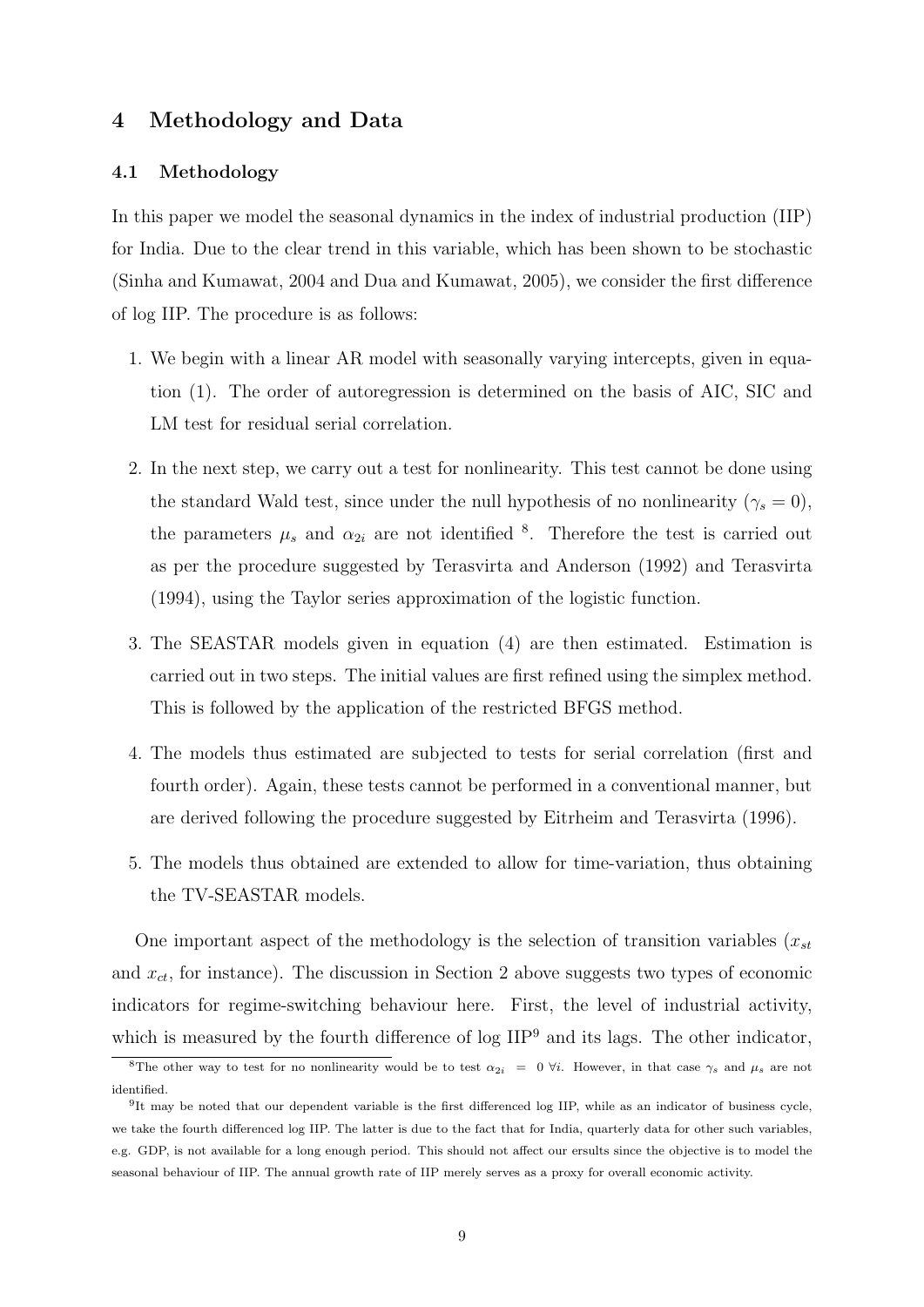as suggested by the discussion in Section 2, is an indicator of rainfall. For this we use the annual rate of growth of rainfall. In the following discussion, we denote the fourth difference of log IIP by  $\Delta_4 y_t$  and the annual rate of growth of rainfall by  $R_t$ . Thus, we have two types of transition variables: lags of  $\triangle_4 y_t$  and of  $R_t$ .

## 4.2 Data

The data for the index of industrial production is taken from the Reserve Bank of India database. We take quarterly data for the period 1981Q1 to 2006Q4. Data on rainfall is taken from the website www.indiastat.com and various issues of the Monthly Review of the Centre for Monitoring Indian Economy (CMIE).

## 5 Empirical Results

#### 5.1 Graphical Analysis

We first examine the plot of seasonals in Figure 1. This presents the moving four-year average of the deviations of the seasonal means from the annual average. These are computed by running a 16-quarter rolling regression of the first differenced log IIP on the four seasonal dummies and taking the deviation of each coefficient from the average coefficient. The following points are clear from this plot:

- The first quarter growth is the highest, while the second quarter growth is the lowest. The latter has been below average throughout this period.
- The seasonals show a clear cyclical pattern, though this is more clear in the second and the third quarters.
- The first two quarters have been the most volatile, though of late, this volatility has declined substantially since early 1990s.
- The seasonal range, i.e., the difference between the highest and the lowest seasonals has also narrowed down substantially over time.

Our objective of our econometric exercise is to explain the variation in the seasonals. Specifically we test, whether (i) this variation in the seasonals can be explained by variablility of rainfall and that of the industrial production (ii) the gradual institutional changes in the economy, particularly those introduced in early 1990s have had a significant effect on the seasonals.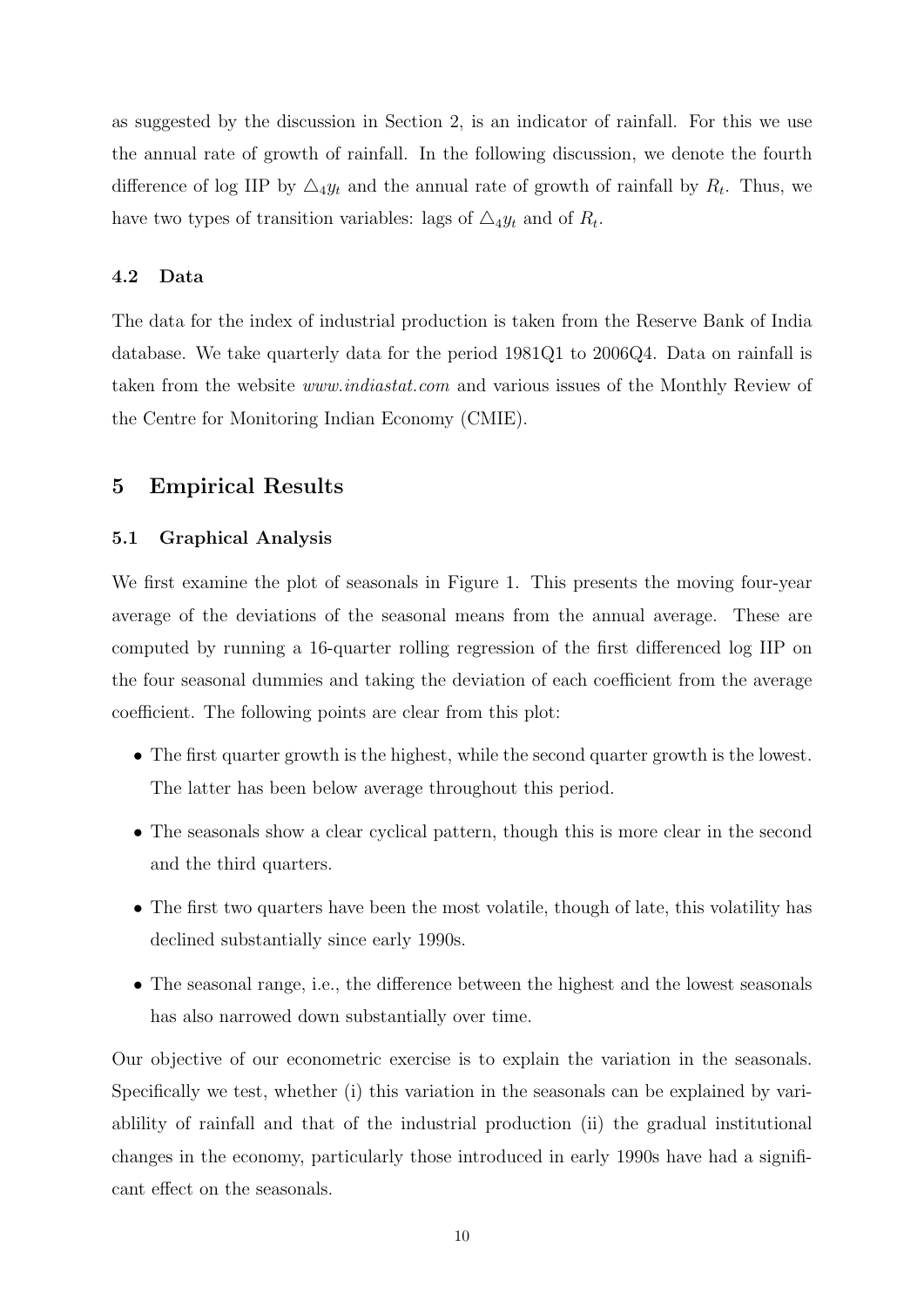#### 5.2 Econometric results

We select two models on the basis of the methodology discussed in the previous section. Results for these are presented in Tables 1 to 8 and are discussed in subsections 5.2.1 and 5.2.2 below. However, before the discussion of results, a few clarifications are required regarding notation. Instead of presenting the coefficients, we present the deviations from the average intercept for all the four seasons, along with the average intercept. Thus the coefficient for  $D_{it}$  represents the deviation of the  $i^{th}$  season from the average intercept, which is reported separately at the bottom. Low p-values for the coefficient for the  $i^{th}$ quarter imply that the IIP growth in this quarter is significantly different from the average  $growth<sup>10</sup>$ .

#### 5.2.1 TV-SEASTAR Model 1

The results for the TV-SEASTAR Model 1 are presented in Tables 1 to 4. In Table 1, four sets of coefficients are reported. The upper panel (with the heading 'Pre-transition') shows the coefficients in the component without  $F_{st}(t, \gamma_{st}, \mu_{st})$ , i.e.,  $\alpha_{00i}$  and  $\alpha_{02i}$  respectively,  $\forall i$ ; while the lower panel (with the heading 'Changes over time') shows how these change with time, i.e.,  $\alpha_{20i}$  and  $\alpha_{22i}$  respectively,  $\forall i$ . For each of these panels, while the coefficient values under the set of columns entitled 'base regime' show the respective coefficients when both the variables have values low enough to give a value zero to the transition function, those in the other set show how these coefficients change between the regimes characterised by the transition variable (rainfall growth lagged once)<sup>11</sup>. The value of  $\mu_{st}$  is 56 approximately, which means that transition occured around end-1994, i.e., shortly after introduction of market-oriented economic reforms in the Indian economy. The transition function given in Fig. 2 shows that the transition was not abrupt, it began in early 1993 and was complete by the end of 1995. Thus the pre-transition and post-transition periods given by this model coincide approximately with the pre-reforms and post-reforms periods respectively, for the Indian economy, showing that the seasonal dynamics changed with the structure of the economy.

Pre-transition period: In the top-left panel three coefficients are significant, of which the first quarter one is positive, while those for the next two quarters are negative.

 $10$ For instance, if in some period the first quarter coefficient is significant and positive but second quarter coefficient is insignificant, it means that in that period the quarterly growth rate of log IIP was significantly above annual average in the first quarter but equal to annual average in the second quarter.

<sup>&</sup>lt;sup>11</sup>We report the results for the seasonal component only, since the focus of this paper is on seasonal dynamics and the cyclical component is included only to avoid the potential bias arising out of the cyclical component.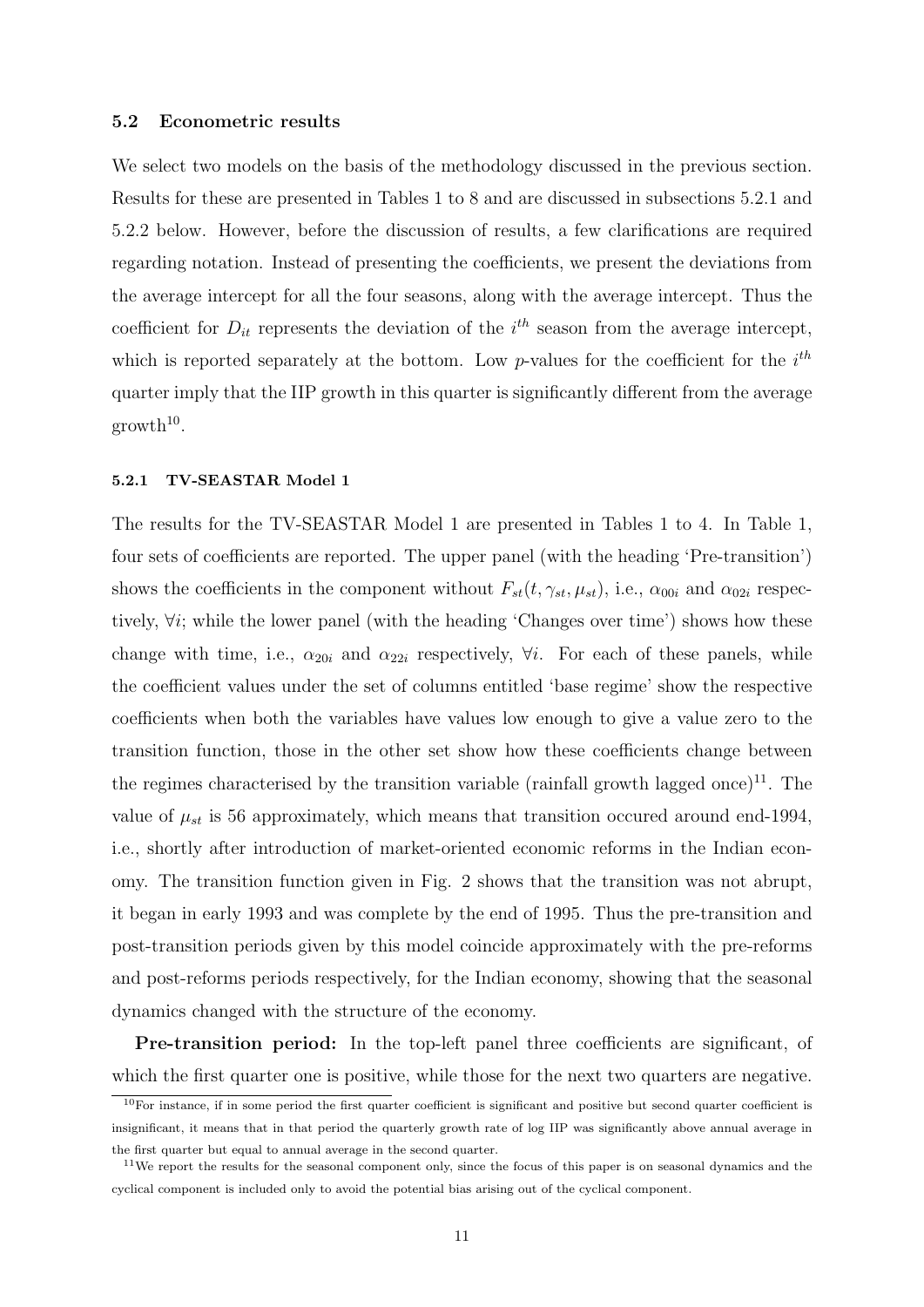This means that in the pre-transition period the first quarter growth was the highest, while the second and the third quarters had smallest growth (significantly lower than the average), during the low rainfall periods. In the top-right panel only the first and third quarter coefficients are significant, of which the former is negative and the latter is positive. This means that the high growth of rainfall would cause the third quarter to gain at the cost of the first quarter. This result is seen more clearly in Table 2, which shows seasonals in the four regimes. In the top panel (which correspond to the pre-transition period), the coefficient of the third quarter is insignificant in the high-rainfall periods while it is negative in the low-rainfall periods.

As discussed earlier, the first quarter seasonal is the highest, and Dua and Kumawat (2005) have argued that this is powered by the kharif crop. The third quarter, on the other hand, is the period when the kharif crop is in the fields (as seen in Section 2, this crop is sown towards the end of the second quarter and harvested in the beginning of the fourth quarter), and hence significant purchases related to nurturing of this crop, such as fertiliser etc. are made during this period. When agricultural performance is good, the production in this quarter will go up. This explains the rise in growth rate in third quarter with growth of rainfall.

Changes between pre-transition and post-transition periods: The bottom panel in Table 1 describe the changes over time in this behaviour. In the left panel, only the first and the third quarters have significant coefficients. Of these, the former is negative while the latter is positive, implying that in the low-rainfall growth seasonal pattern, the first quarter growth rate has fallen<sup>12</sup>(relatively, since we discuss deviation from average intercept), while the third quarter growth rate has risen. Again this is seen more clearly in Table 2. Here the left panel shows that (in the low-rainfall periods) in the pre-transition period, the third quarter growth was significantly below the average annual growth, but post-transition, it is not significantly different from the average annual growth.

It was seen above that the third quarter growth is caused by the needs of a growing crop. If the dependence of agriculture on rainfall has come down after reforms, then the third quarter seasonal (for the low rainfall periods) should go up in the post-transition period. This is exactly what the results here show.

 $12$ Since the dependent variable here is the quarterly growth rate of log IIP, the intercept for a particular quarter means the average rate of growth in that quarter, and here the coefficients represent the deviation of such rate of growth from average for all quarters.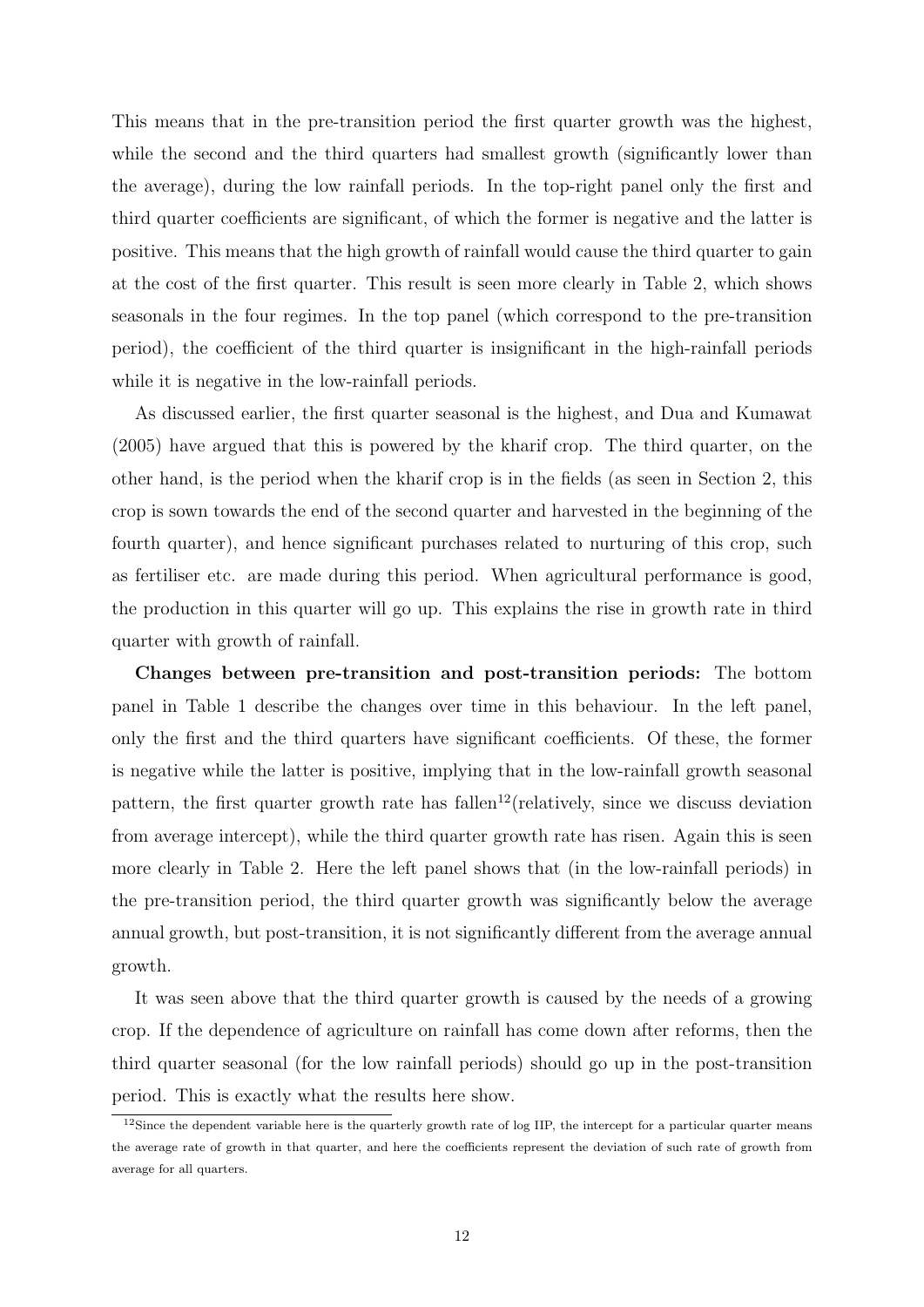One final result can be seen in the bottom-right panel of Table 1, which describes the changes in the response of seasonals to high growth of rainfall. In this panel the coefficients of the second and the third quarters are significant, of which the former is positive while the latter is negative. Two coefficients being significant means that the response of seasonals to growth of rainfall has changed over time. Table 3 presents response of the seasonals to growth of rainfall in the pre-transition and post-transition periods. The second set of columns in this table (under the heading 'Post-transition') shows that in the post-transition period, the high growth of rainfall pushes up the second quarter growth (compared to the average). The final result of this is seen in Table 2, which shows that while pre-transition, the high growth of rainfall would push up the third quarter growth rate at the cost of that for the first quarter (compare the two sets of results in the top panel) with the growth of rainfall, post-transition, (see the bottom panel) it pushes up the second quarter growth rate (again as measured as deviation from average annual growth rate). Since the second quarter has the lowest coefficient in highrainfall periods in both the pre- and the post-reforms periods, this rise in the second quarter means narrowing down of seasonals post-transition. This is corroborated by the results in Table 4, the seasonal range in high-rainfall periods has fallen significantly over time. In other words, post-transition, the overall magnitude of seasonal variation has come down.

#### 5.2.2 TV-SEASTAR Model 2

Results for TV-SEASTAR Model 2 are presented in Tables 5 to 8. The structure of Table 5 is similar to that of Table 1. The value of  $\mu_{st}$  is 48, which corresponds to the last quarter of 1992. Again, this coincides with the introduction of reforms in the economy, implying that pre- and post-transition periods coincide with the pre- and post-reforms periods. The high value of  $\gamma_{st}$  means an abrupt regime-change at this point, seen clearly in Fig. 3. In the top-left panel of this table only two coefficients are significant, those for the first two quarters. Of these, the first one is positive, while the second one is negative, meaning that pre-transition the first quarter had the highest growth, while the second quarter had the lowest growth. In the top-right panel, which shows response of this pattern to economic activity, all the coefficients are insignificant, implying that pre-transition the seasonal pattern did not depend on the level of economic activity. In the bottom-left panel only the coefficients for the first and the third quarters are significant. Of these,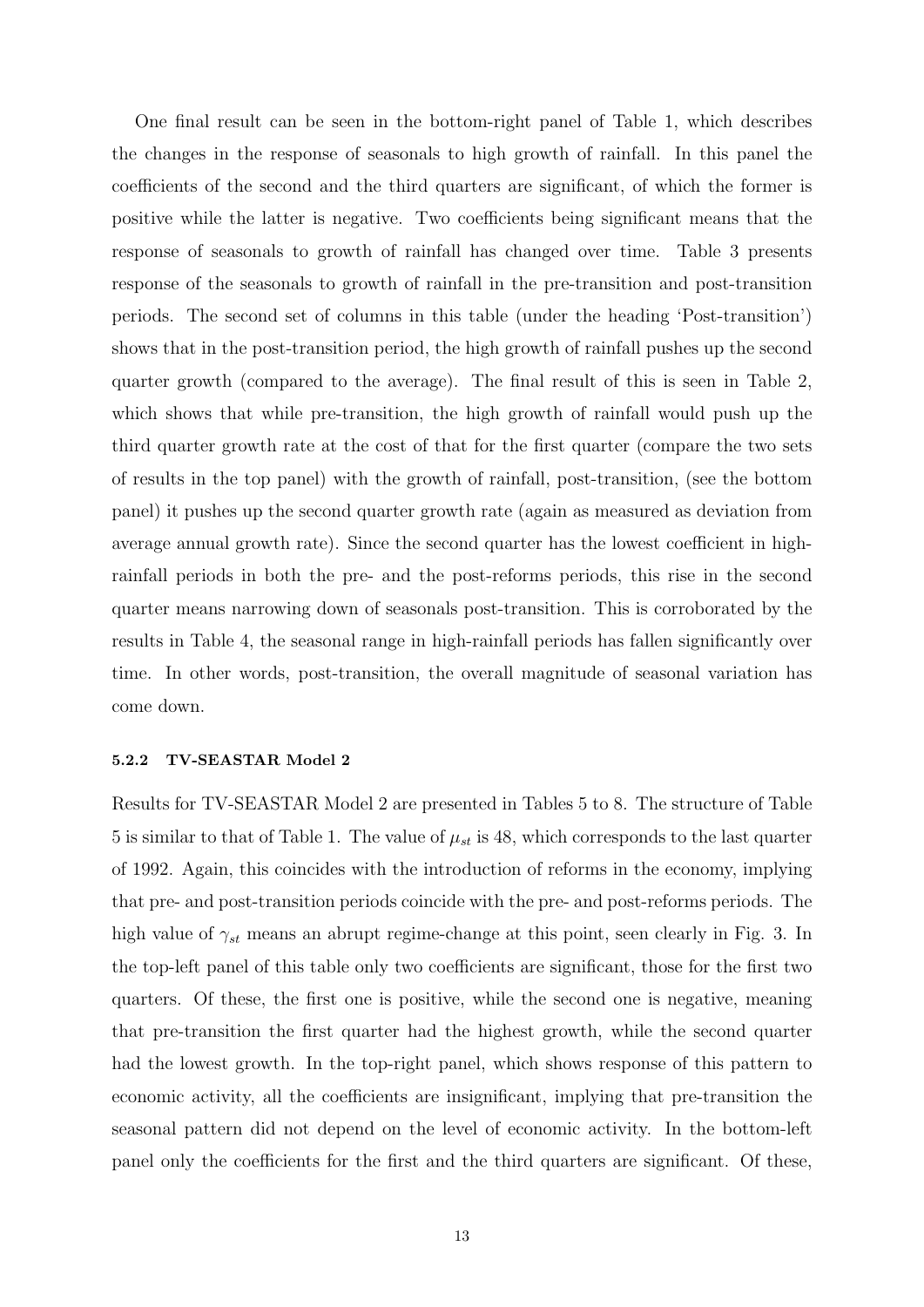the former is negative while the latter is positive, meaning that post-transition, the first quarter growth has fallen (in comparison to the annual average), while the third quarter growth has risen. As a result, in the post-transition period, the first quarter growth is not significantly different from the annual average, though the second quarter growth is still the lowest, and it is still significantly below the annual average (the coefficient for this quarter is negative and is significant). Since the first and second quarters were, respectively, the highest and the lowest growth quarters in the pre-transition period, the fall in the rate of growth in the first quarter (measured as deviations from average annual growth) means narrowing down of seasonals in the post-transition period as compared to the pre-transition period. Further, all the coefficients in the bottom-right panel of Table 5 are insignificant, implying that even the responsiveness of this behaviour to level of economic activity has not changed over time. This result can be seen more clearly in Table 7, which shows that the seasonal pattern does not depend on level of economic activity, neither pre-reforms nor post-reforms. Thus, the fall in magnitude of seasonal fluctuations, observed for low economic activity periods, holds for high economic activity periods also. Results in Table 8 corroborate this - the decline in the seasonal range is significant in both pre-transition and post-transition periods.

## 6 Conclusions

Our models are able to explain the important features of the seasonal dynamics in Indian industrial production. The results support the proposition that the seasonals in industrial production are affected by rainfall. The models capture both the change in the seasonal patterns as well as the narrowing down of the seasonals over time. The estimations show that the timing as well as the structure of these changes coincide with the changes in the character of the economy as it progressed towards a free-market economy in the post liberalization period. Over time, the dependence of agriculture on weather declined as the proportion of irrigated land rose, at the same time the share of agriculture in total GDP also declined. This result conforms with the findings of Dua and Banerji (2004a, 2004b) that show that before liberalization, the role of bad monsoons in triggering recessions was much more important. After liberalization, endogenous drivers of business cycles have gained prominence in sparking recessions and slowdowns in economic activity while the dominance of exogenous factors such as bad weather has diminished.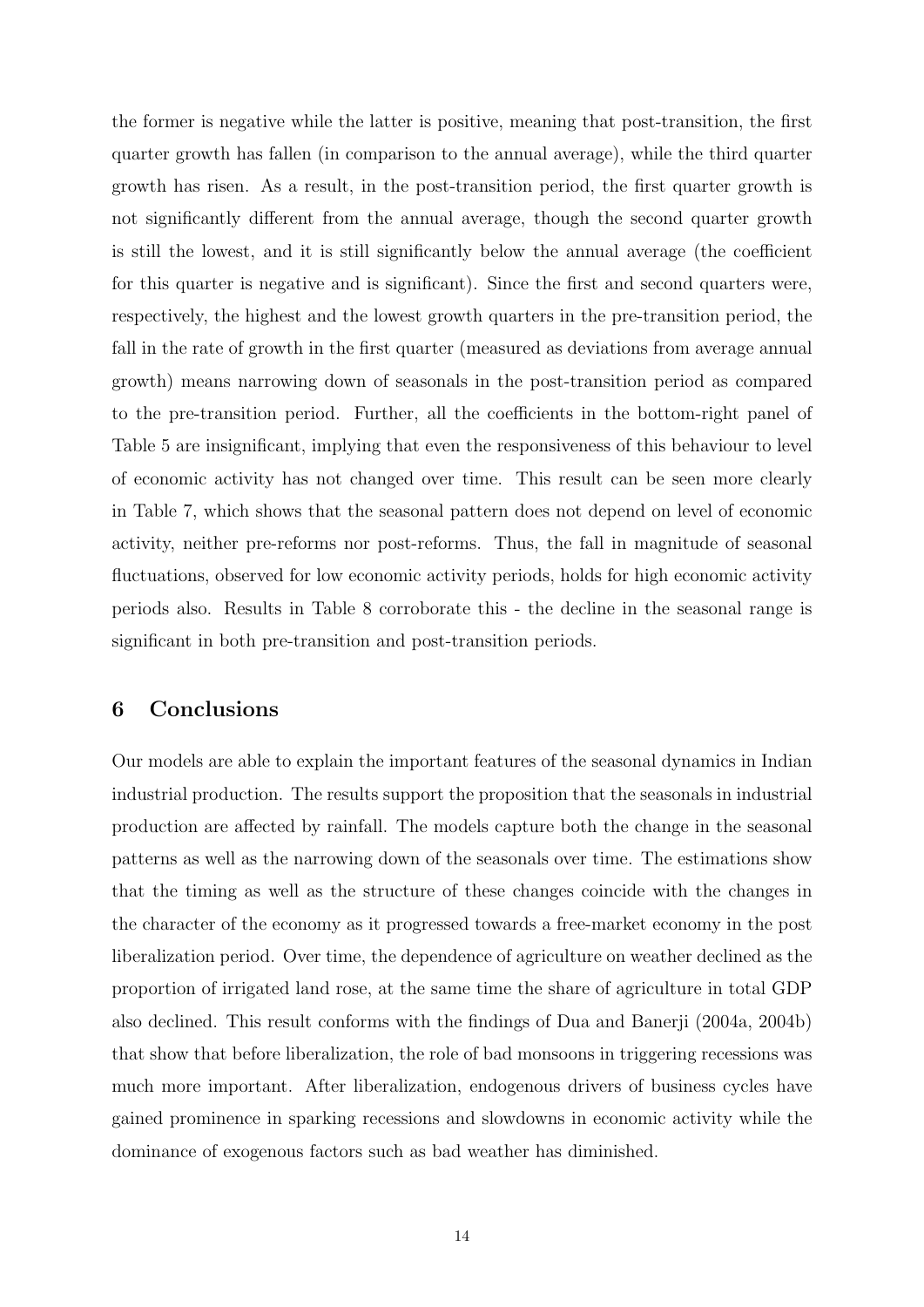## References

Cecchetti SG, Kashyap A. 1996. International Cycles. European Economic Review. 40. 331-60.

Cecchetti SG, Kashyap AK, Wilcox DW. 1997. Interactions Between the Seasonal and Business Cycles in Production and Inventories. American Economic Review. 884-892.

Dua P, Kumawat L. 2005. Modelling and Forecasting Seasonality in Indian Macroeconomic Time Series. Working Paper no. 136, Centre for Development Economics, Delhi School of Economics, Delhi.

Dua P, Banerji A. 2004a. Coincident Index, Business Cycles, and Growth Rate Cycles: The Case of India, in, Pandit V. and Krishnamurty K. (eds.) Economic Policy Modelling for India, Oxford University Press.

Dua P, Banerji A. 2004b. Modelling and Predicting Business and Growth Rate Cycles in the Indian Economy, in, Dua P. (ed.) Business Cycles and Economic Growth: An Analysis Using Leading Indicators, Oxford University Press.

Eitrheim O, Terasvirta T. 1996. Testing the Adequacy of Smooth Transition Autoregressive Models. Journal of Econometrics. 74. 59-75.

Franses PH, De Bruin P, Van Dijk, D. 2000. Seasonal Smooth Transition Autoregression. Econometric Institute Report 2000-06/A, Erasmus University, Rotterdam.

Kanwar S. 2000. Does the Dog Wag the Tail or the Tail the Dog? Cointegration of Indian Agriculture with Nonagriculture. Journal of Policy Modelling. 22(5). 533-56.

Matas-Mir A, Osborn D R. 2003. Does Seasonality Change Over the business Cycle? An Investigation Using Monthly Industrial Production Series. Discussion Paper Series Centre for Growth & Business Cycle Research, University of Manchester.

Miron J, Beulieu J J. 1990. A Cross-country Comparison of Seasonal Cycles and Business Cycles. NBER Working paper.

Sinha N, and Kumawat L. 2004. Testing for Seasonal Unit Roots: Some Issues and Testing for Indian Monetary Time Series, in Nachane, D M, Romer Correa, G Ananthapadman-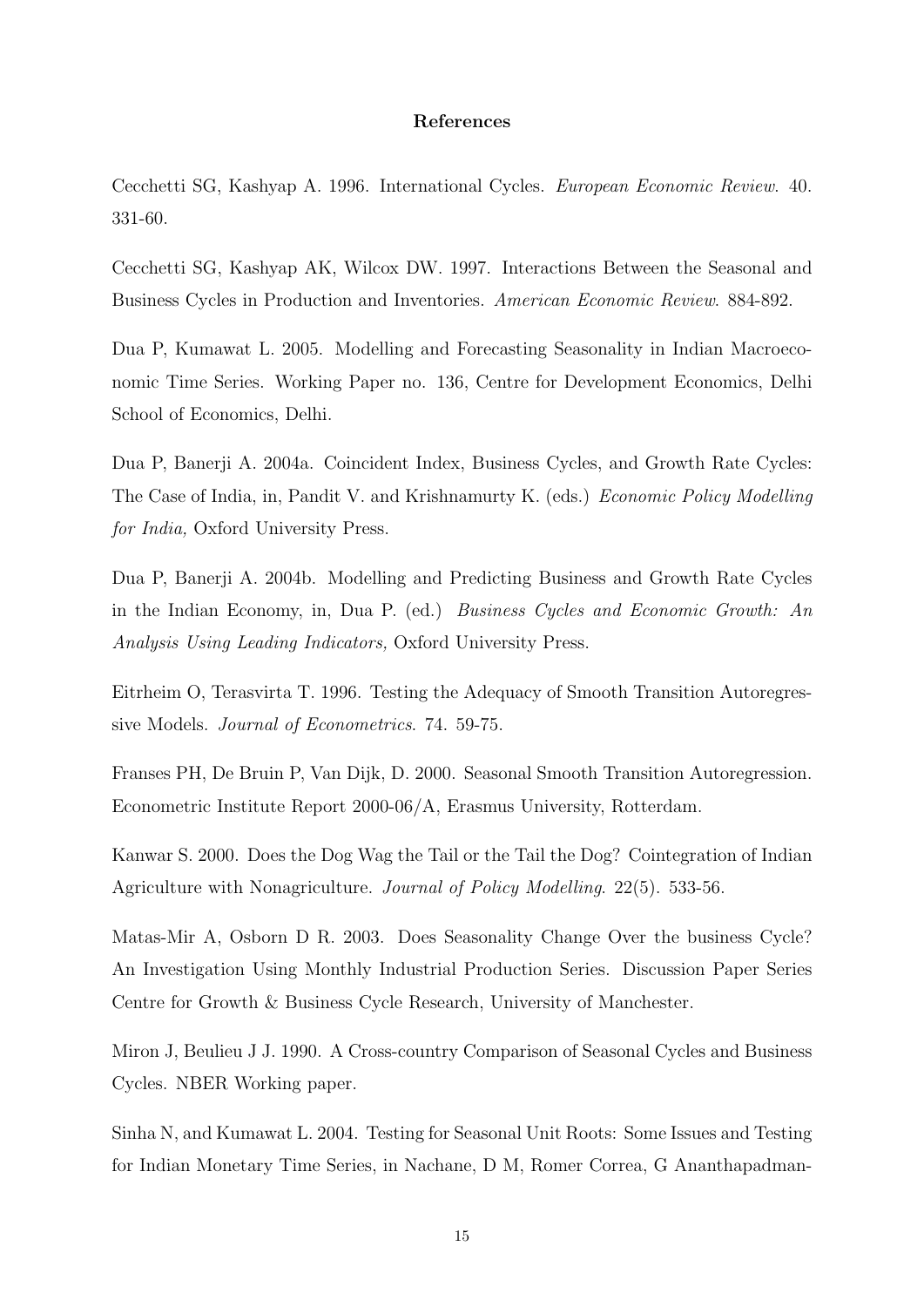abhan and K R Shanmugam (eds.) Econometric Models: Theory and Applications Allied Publishers, Mumbai, 2004, 79-114.

Terasvirta T, Anderson HM. 1992. Characterising Nonlinearities in Business Cycles Using Smooth Transition Autoregressive Models. Journal of Applied Econometrics. 7. S119- S136.

van Dijk D, Strikholm B, Terasvirta T. 2001. The Effects of Institutional and Technological Changes and Business Cycle Fluctuations on Seasonal Patterns In Quarterly Industrial Production Series. Report EI 2001-12, Erasmus University Rotterdam.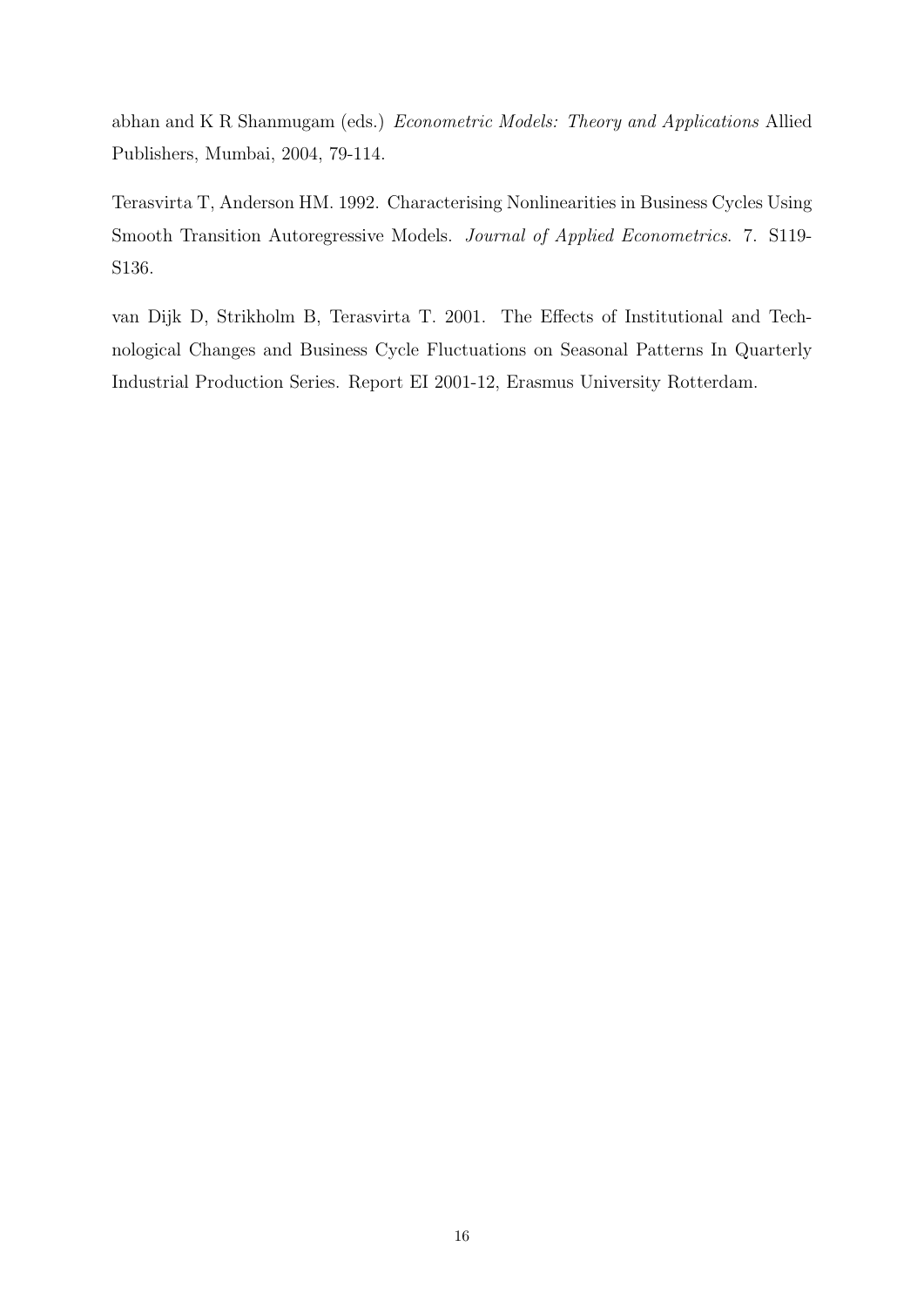## Result Tables

| Component         | Variable               | Base regime |          | Regime change with $R_{t-1}$ |          |
|-------------------|------------------------|-------------|----------|------------------------------|----------|
|                   |                        | Coef        | $p$ -val | Coef                         | $p$ -val |
| Pre-transition    | $D_1$                  | 11.6011     | 0.0000   | $-6.1485$                    | 0.0047   |
|                   | $D_2$                  | $-5.9174$   | 0.0016   | $-1.7450$                    | 0.3203   |
|                   | $D_3$                  | $-9.1965$   | 0.0003   | 8.6691                       | 0.0002   |
|                   | $D_4$                  | 3.5128      | 0.0752   | $-0.7755$                    | 0.6907   |
|                   | Intercept              | 3.7418      | 0.0000   | $-1.6890$                    | 0.0747   |
| Changes over time | $D_1$                  | $-6.1023$   | 0.0079   | 4.5073                       | 0.0938   |
|                   | $D_2$                  | $-2.5958$   | 0.2934   | 6.2056                       | 0.0156   |
|                   | $D_3$                  | 11.5475     | 0.0000   | $-12.5920$                   | 0.000    |
|                   | $D_4$                  | $-2.8493$   | 0.1931   | 1.8792                       | 0.4152   |
|                   | Intercept              | $-2.8270$   | 0.0234   | 1.7736                       | 0.1887   |
| TF with $R_{t-1}$ | $\gamma_s{}^{\bar{1}}$ |             |          |                              | 75.6116  |
|                   | $\mu_s$                |             |          |                              | 03.69    |
| $TF$ with $t$     | $\gamma_{st}$          |             |          |                              | 25.9654  |
|                   | $\mu_{st}$             |             |          |                              | 55.88182 |

Table 1: TV-SEASTAR Model 1

<sup>1</sup> For estimation the  $\gamma$ - parameters were normalised by sample standard deviation of the transition variable. For example, argument of the transition function for the seasonal component was  $\left(-\frac{\gamma s}{\sigma}\right)$  $\frac{\gamma_s}{\sigma_s}(x_{st}-\mu_s)\right)$  and not  $(-\gamma_s(x_{st} - \mu_s))$  as discussed in the section on methodology.

<sup>2</sup> Since the sample begins in 1981 first quarter, this corresponds to the last quarter of 1994.

| Component       | Variable  | Base regime |          |           | Regime with high $R_{t-1}$ |
|-----------------|-----------|-------------|----------|-----------|----------------------------|
|                 |           | Coef        | $p$ -val | Coef      | $p$ -val                   |
| Pre-transition  | $D_1$     | 11.6011     | 0.000    | 7.3383    | 0.0088                     |
|                 | $D_2$     | $-5.9174$   | 0.0016   | $-7.6629$ | 0.0001                     |
|                 | $D_3$     | $-9.1965$   | 0.0003   | $-0.5277$ | 0.7531                     |
|                 | $D_4$     | 3.5128      | 0.0752   | 2.7380    | 0.2340                     |
|                 | Intercept | 3.7418      | 0.0000   | 2.0529    | 0.0045                     |
| Post-transition | $D_1$     | 5.4980      | 0.0006   | 3.8574    | 0.0023                     |
|                 | $D_2$     | $-8.5120$   | 0.0000   | $-4.0529$ | 0.0001                     |
|                 | $D_3$     | 2.3504      | 0.1839   | $-1.5720$ | 0.1742                     |
|                 | $D_4$     | 0.6636      | 0.722    | 1.7675    | 0.1318                     |
|                 | Intercept | 0.9132      | 0.7222   | 0.9995    | 0.1911                     |

Table 2: TV-SEASTAR Model 1: Seasonals in different regimes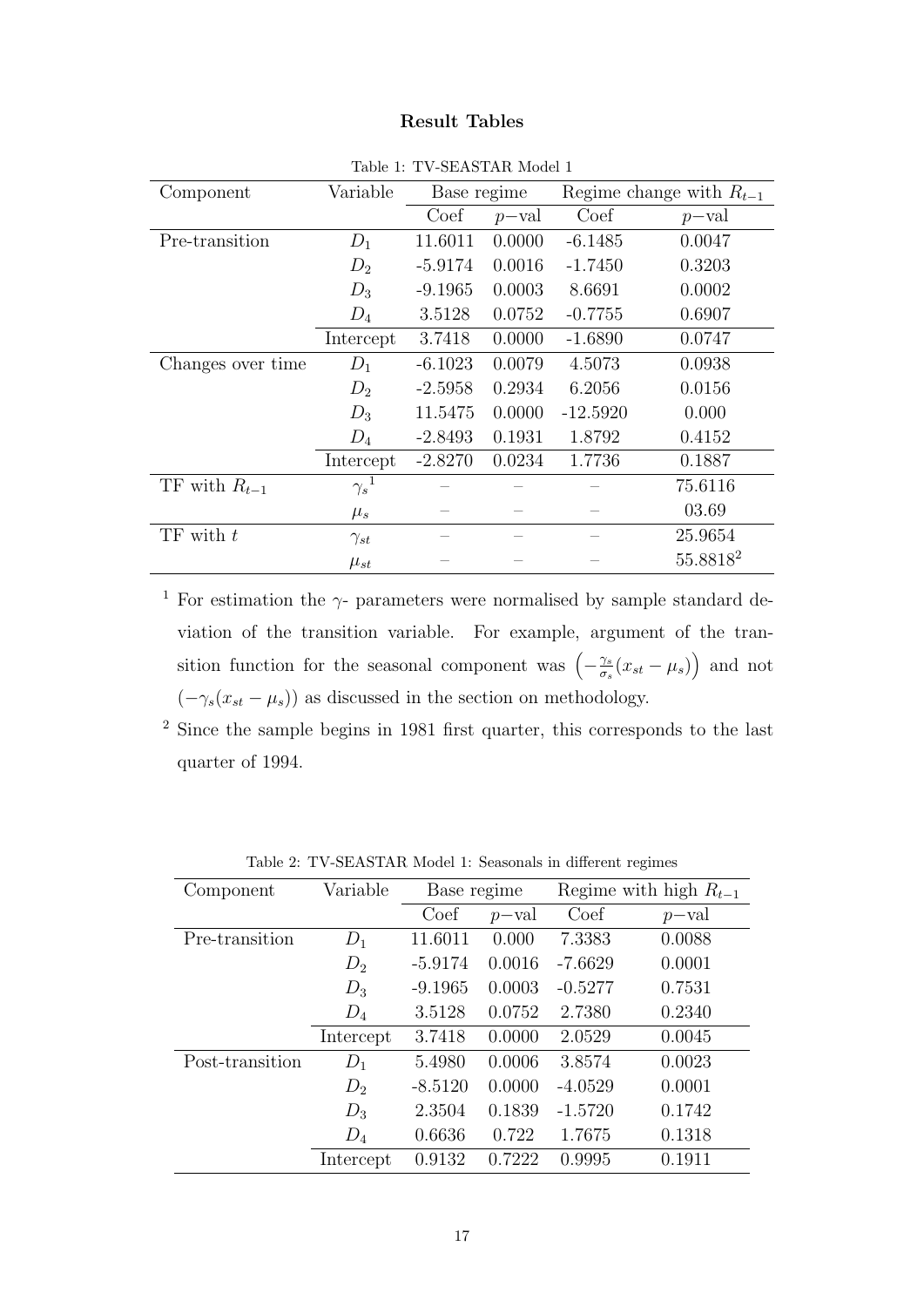| Variable                                      |           |                   |                                       |        | Pre-transition Post-transition Difference |                |
|-----------------------------------------------|-----------|-------------------|---------------------------------------|--------|-------------------------------------------|----------------|
|                                               |           | $Coef \t p-value$ | $Coef$ $p$ -val                       |        | Coef                                      | $p-\text{val}$ |
| $D_1$                                         |           |                   | $-6.1485$ 0.0047 6.4058 0.2957 4.5073 |        |                                           | 0.0938         |
| $D_2$                                         | $-1.7450$ | 0.3203 4.4590     |                                       | 0.0159 | 6.2056                                    | 0.0156         |
| $D_3$                                         | 8.6691    |                   | $0.0002$ $-3.9223$ $0.0183$           |        | $-12.5920$                                | 0.0000         |
| $D_4$                                         | $-0.7550$ | 0.6907 1.1039     |                                       |        | 0.5029 1.8792                             | 0.4152         |
| Intercept -1.6890 0.0747 0.0842 0.9346 1.7736 |           |                   |                                       |        |                                           | 0.1887         |

Table 3: TV SEASTAR Model 1: Changes in Seasonals

Table 4: TV-SEASTAR Model 1: Seasonal range in different regimes

| Phase                              | Base regime                |  | Regime with high $R_{t-1}$ |          |
|------------------------------------|----------------------------|--|----------------------------|----------|
|                                    | $Coef \t p-value$          |  | Coef                       | $p$ -val |
| Pre-transition                     | 17.5186 0.0000 13.1154     |  |                            | 0.0000   |
| Post-transition $14.0010$ $0.0000$ |                            |  | 7.9103                     | 0.0008   |
| Change                             | $-3,4668$ 0.2062 $-5,1900$ |  |                            | 0.0020   |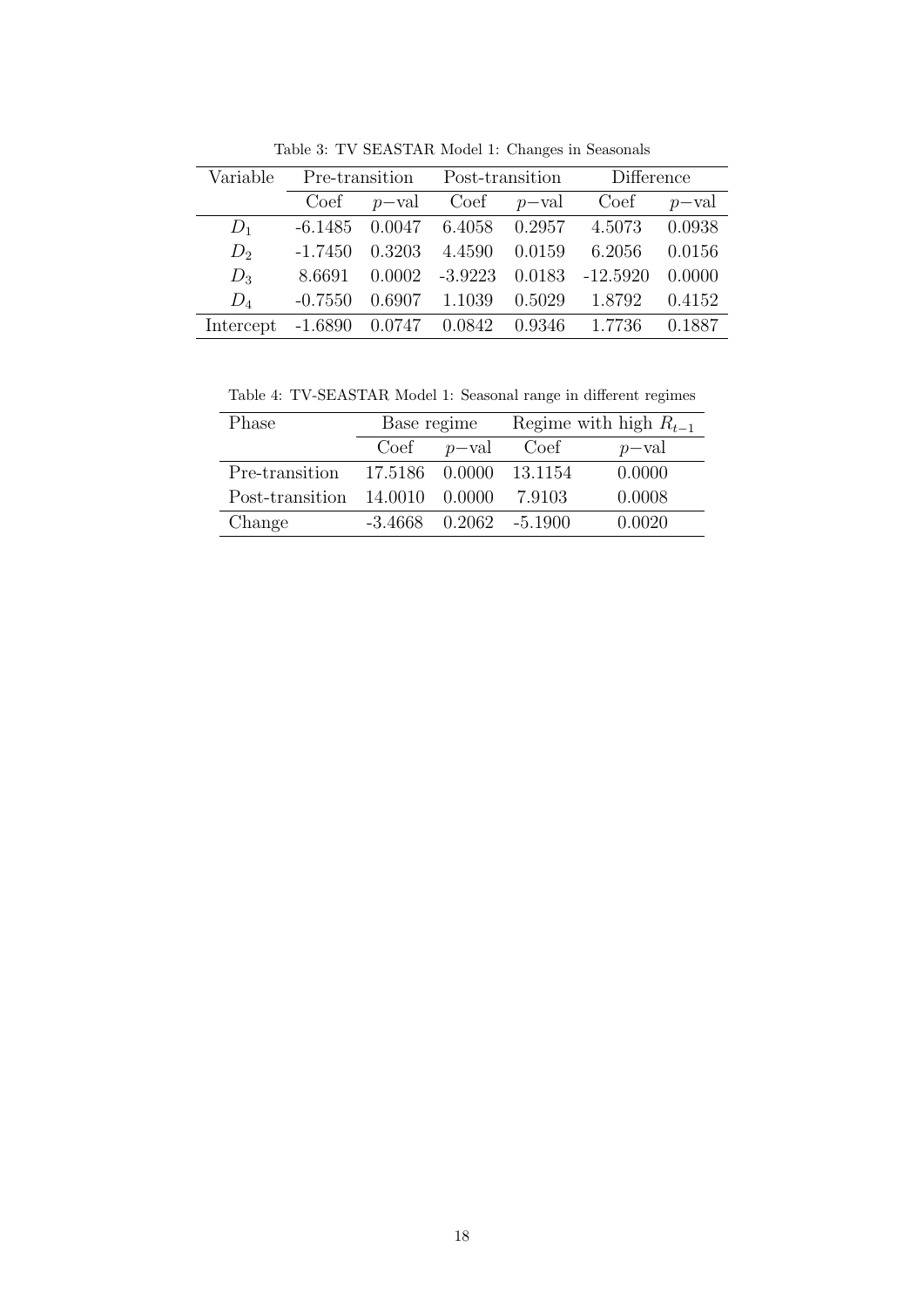| Component                     | Variable      | Base period |                |           | Regime change with $\triangle_4 y_{t-2}$ |  |  |
|-------------------------------|---------------|-------------|----------------|-----------|------------------------------------------|--|--|
|                               |               | Coef        | $p-\text{val}$ | Coef      | $p-\text{val}$                           |  |  |
| Pre-transition                | $D_1$         | 6.0684      | 0.0002         | 2.0985    | 0.1390                                   |  |  |
|                               | $D_2$         | $-5.9952$   | 0.0009         | 0.4856    | 0.6876                                   |  |  |
|                               | $D_3$         | $-2.1185$   | 0.2192         | $-1.2801$ | 0.2773                                   |  |  |
|                               | $D_4$         | 2.0433      | 0.2658         | $-0.3039$ | 0.3011                                   |  |  |
|                               | Intercept     | 1.7198      | 0.0148         | 3.5223    | 0.0002                                   |  |  |
| Changes over time             | $D_1$         | $-5.3316$   | 0.0010         | $-1.3509$ | 0.4374                                   |  |  |
|                               | $D_2$         | 2.2050      | 0.1809         | $-0.9824$ | 0.5271                                   |  |  |
|                               | $D_3$         | 4.3396      | 0.0113         | 0.8730    | 0.5710                                   |  |  |
|                               | $D_4$         | $-1.2130$   | 0.5632         | 1.4603    | 0.3449                                   |  |  |
|                               | Intercept     | $-0.6249$   | 0.4951         | $-3.2782$ | 0.0054                                   |  |  |
| TF with $\triangle_4 y_{t-2}$ | $\gamma_s$    |             |                |           | 77.5941                                  |  |  |
|                               | $\mu_s$       |             |                |           | 5.8122                                   |  |  |
| $TF$ with $t$                 | $\gamma_{st}$ |             |                |           | 1050.7006                                |  |  |
|                               | $\mu_{st}$    |             |                |           | 48.00 <sup>1</sup>                       |  |  |

Table 5: TV-SEASTAR Model 2

 $^{\rm 1}$  This corresponds to the last quarter of 1992.

| Component       | Variable  | Base period |          | Regime with high $\triangle_4 y_{t-2}$ |          |
|-----------------|-----------|-------------|----------|----------------------------------------|----------|
|                 |           | Coef        | $p$ -val | Coef                                   | $p$ -val |
| Pre-transition  | $D_1$     | 6.0684      | 0.0002   | 8.1669                                 | 0.0000   |
|                 | $D_2$     | $-5.9952$   | 0.0009   | $-5.5096$                              | 0.0001   |
|                 | $D_3$     | $-2.1185$   | 0.2192   | $-3.3966$                              | 0.0381   |
|                 | $D_4$     | 2.0433      | 0.2658   | 1.7394                                 | 0.6577   |
|                 | Intercept | 1.7198      | 0.0148   | 5.2421                                 | 0.0000   |
| Post-transition | $D_1$     | 0.7368      | 0.5826   | 1.4844                                 | 0.2987   |
|                 | $D_2$     | $-3.7902$   | 00055    | $-4.2870$                              | 0.0060   |
|                 | $D_3$     | 2.2231      | 0.1126   | 1.8160                                 | 0.2218   |
|                 | $D_4$     | 0.8303      | 0.5345   | 0.9866                                 | 0.4809   |
|                 | Intercept | 1.0949      | 0.0986   | 1.3390                                 | 0.2002   |

Table 6: TV-SEASTAR Model 2: Seasonals in different regimes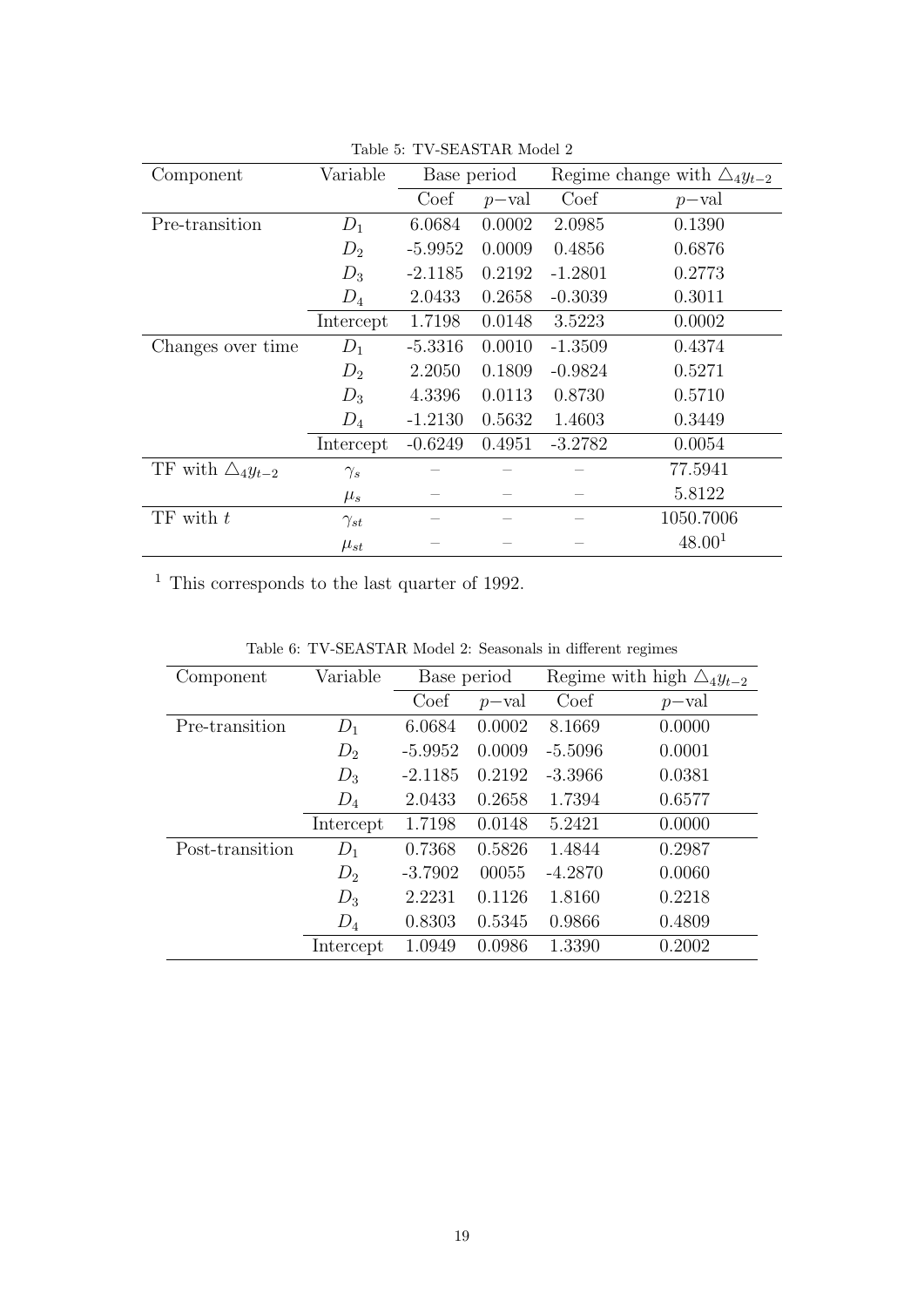| Variable                                             | Pre-transition Post-transition Difference |  |  |                                                         |  |
|------------------------------------------------------|-------------------------------------------|--|--|---------------------------------------------------------|--|
|                                                      |                                           |  |  | Coef $p$ -val Coef $p$ -val Coef $p$ -val               |  |
| $D_1$                                                |                                           |  |  | 2.0985 0.1390 0.7476 0.4801 -1.3509 0.4374              |  |
| $D_2$                                                |                                           |  |  | 0.4856 0.6876 -0.4968 0.6226 -0.9824 0.5271             |  |
| $D_3$                                                |                                           |  |  | $-1.2801$ $0.2773$ $-0.4071$ $0.6830$ $0.8730$ $0.5710$ |  |
| $D_4$                                                |                                           |  |  | $-1.3039$ $0.3011$ $0.1564$ $0.8654$ $1.4603$ $0.3449$  |  |
| Intercept 3.5223 0.0002 0.2441 0.7361 -3.2782 0.0054 |                                           |  |  |                                                         |  |

Table 7: TV SEASTAR Model 2: Changes in Seasonals

Table 8: TV-SEASTAR Model 2: Seasonal range in different regimes

| Phase           | Base regime      |        | Regime with high $R_{t-1}$ |          |
|-----------------|------------------|--------|----------------------------|----------|
|                 | $Coef$ $p-value$ |        | Coef                       | $p$ -val |
| Pre-transition  | 12.0636 0.0000   |        | -13.6765                   | 0.0000   |
| Post-transition | 4.5271           | 0.0365 | 5.7714                     | 0.0167   |
| Change          | -7.5366          |        | $0.0026 -7.9051$           | 0.0049   |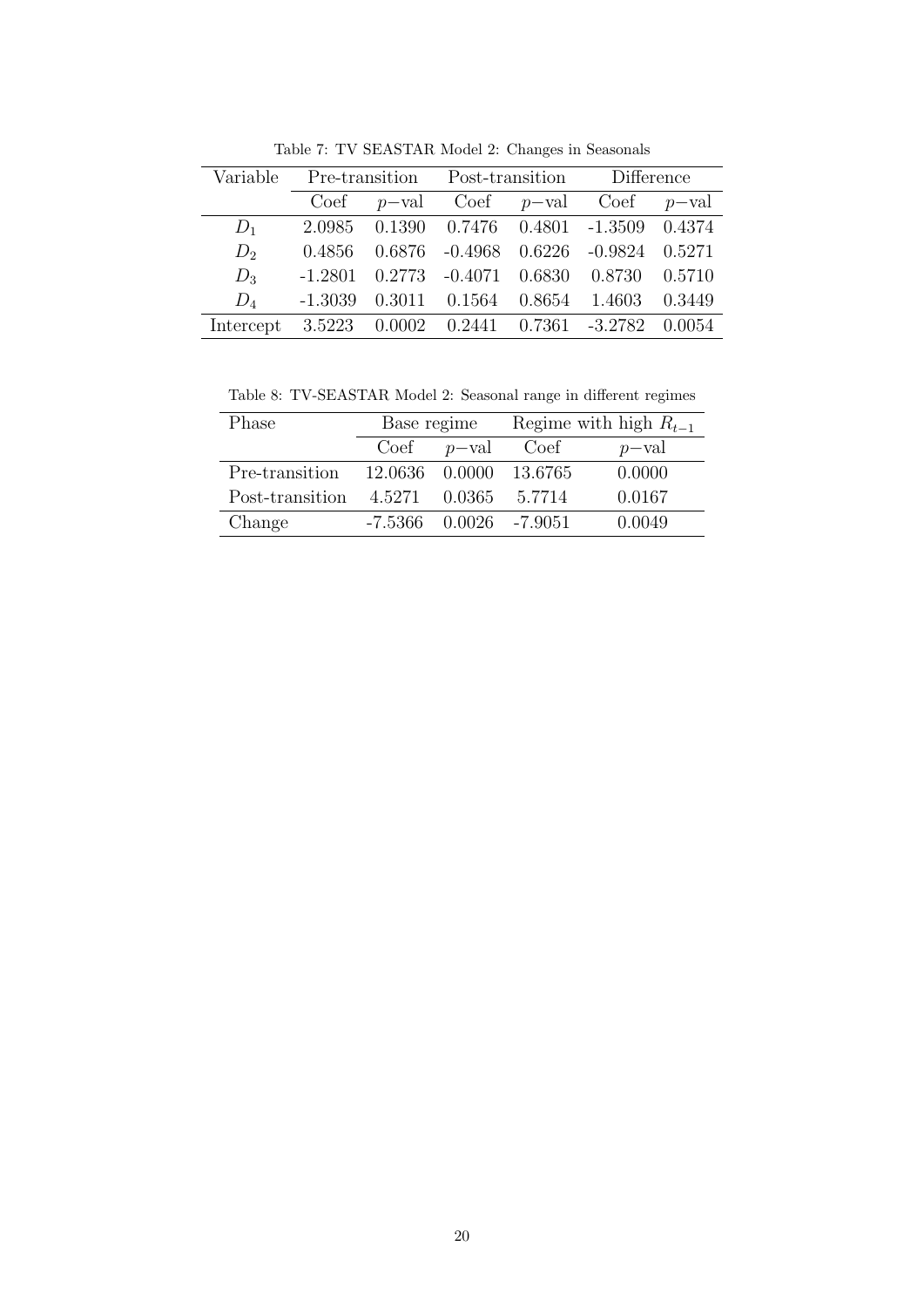



Notes:

- 1. The value for a given quarter represents deviation of sample mean of first differenced log IIP in that quarter from average of such sample means for all quarters during that period, thus giving the quarterly growth rate of IIP relative to the average quarterly growth rate over the year.
- 2. These were calculated by running the rolling regression of first differenced log IIP on four seasonal dummies and then taking deviation of each quarter from the average of the four coefficients. The window size was 16 (implying that each coefficient gives average growth rate of first differenced log IIP in that period for **four** years) and the points on the time axis correspond to the first point in the window. Thus, for instance, a value shown here against 1991q1 is for the period 1991q1-1994q4.